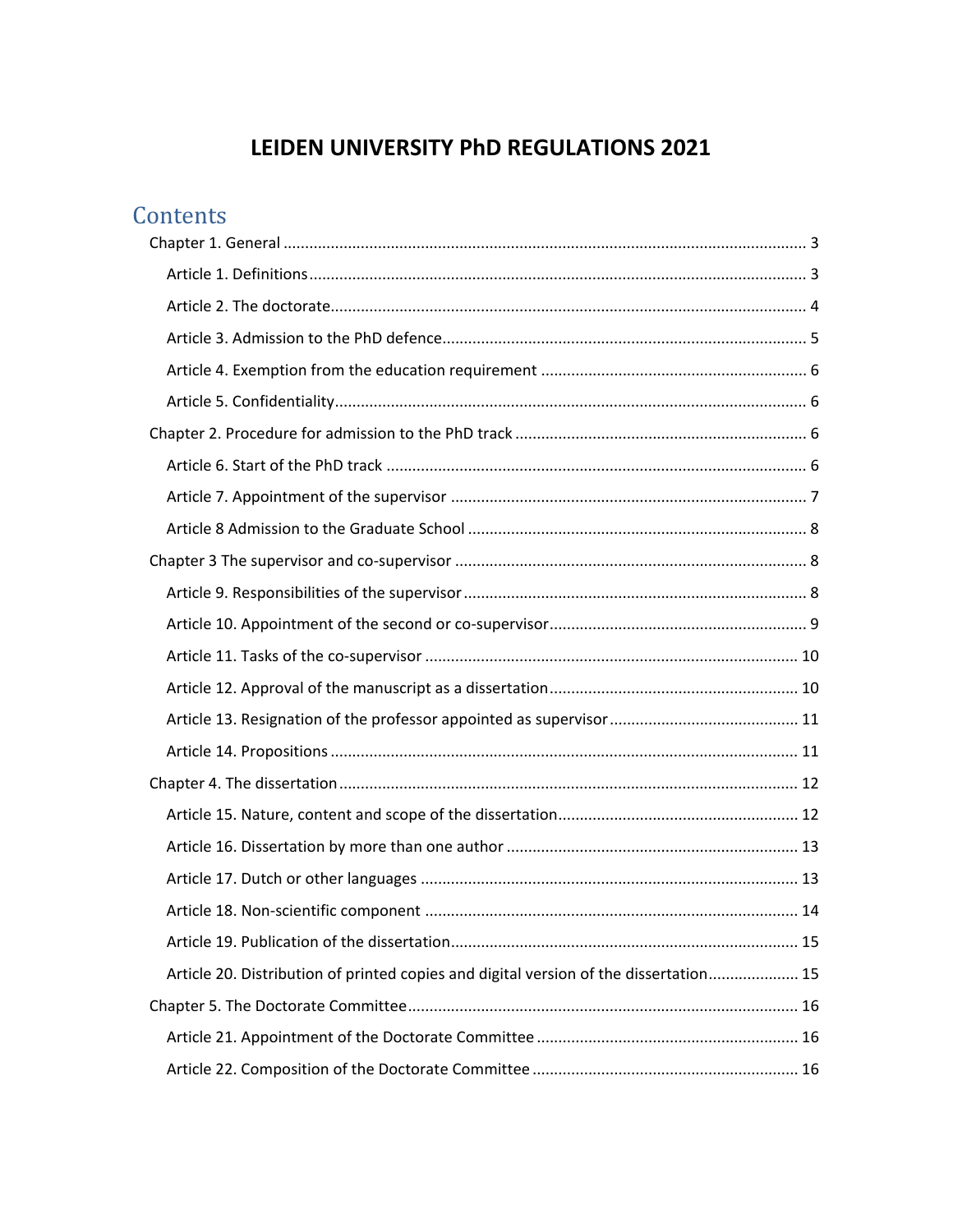| Article 29. Reopening of the meeting and awarding of the doctorate 22 |  |  |
|-----------------------------------------------------------------------|--|--|
|                                                                       |  |  |
|                                                                       |  |  |
|                                                                       |  |  |
|                                                                       |  |  |
|                                                                       |  |  |
|                                                                       |  |  |
|                                                                       |  |  |
|                                                                       |  |  |
|                                                                       |  |  |
|                                                                       |  |  |
|                                                                       |  |  |
|                                                                       |  |  |
|                                                                       |  |  |
|                                                                       |  |  |
|                                                                       |  |  |
|                                                                       |  |  |
|                                                                       |  |  |
|                                                                       |  |  |
|                                                                       |  |  |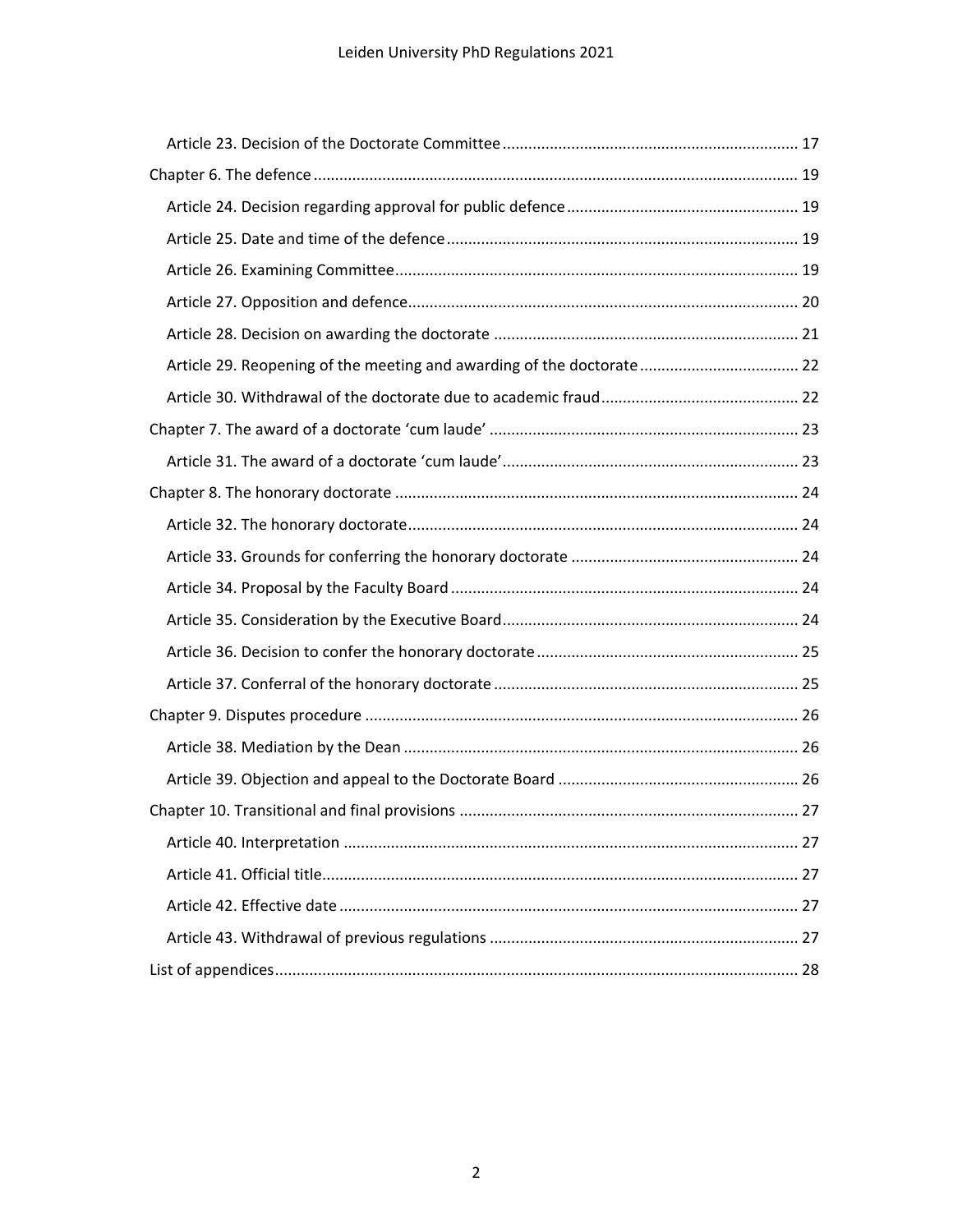# <span id="page-2-0"></span>Chapter 1. General

### <span id="page-2-1"></span>Article 1. Definitions

- 1. The following definitions apply within these regulations:
	- a. **the Act**: the Higher Education and Research Act (Wet op het hoger onderwijs en wetenschappelijk onderzoek, WHW).
	- b. **confidential counsellor**: the person who has been appointed as the confidential counsellor for academic integrity by the Executive Board of the University or the LUMC;
	- c. **co-supervisor**: an expert, appointed as such pursuant to these regulations, who holds a PhD, is not a professor or a UHD with ius promovendi, and is entitled to use the title of Doctor in the Netherlands;
	- d. **Dean**: in these regulations, in their capacity as the (mandated) member of the Doctorate Board;
	- e. **deputy Rector Magnificus**: the professor designated by or on behalf of the Rector Magnificus who acts as their substitute during the PhD defence ceremony (prorector);
	- f. **dissertation**: a scientific treatise in the form of a book or a collection of articles, or an artistic outcome as specified in Article 3, under (b). In the case of doctorates in the Arts, the dissertation can take another form;
	- g. **Doctorate Committee**: the committee appointed by the Doctorate Board that decides whether the PhD candidate has shown proof of competence such that the PhD candidate may be allowed to defend their dissertation;
	- h. **Doctorate Board**: the Doctorate Board as referred to in Article 9.10 of the Act;
	- i. **faculty**: the Leiden University faculty as referred to in Article 9.1 of the Act that covers the field of study of the subject of the dissertation;
	- j. **Graduate School**: the unit within the faculty that is responsible for the PhD training;
	- k. **joint doctoral degree**: doctorate where the University awards the degree of Doctor together with one (or more) other Dutch or foreign university(-ies). Only in the case of a joint doctorate, one certificate with two insignia is provided from both universities;
	- l. **joint supervision agreement**: an agreement for the joint supervision of a PhD candidate at (usually) two universities;
	- m. **non-scientific component of the dissertation**: the title page, the reverse of the title page, which lists the members of the Doctorate Committee, the publication details, the foreword and/or closing text (including any acknowledgments), the table of contents, the curriculum vitae of the PhD candidate, any other non-scientific additions or expressions, as well as the inner and outer covers, both front and back;
	- n. **Examining Committee**: the committee in whose presence the dissertation is publicly defended; its members include, among others, the members of the Doctorate Committee insofar as they are present;
	- o. **PhD defence**: the occasion on which the public defence of the dissertation and its propositions takes place and a doctorate degree may be conferred on the candidate;
	- p. **propositions**: statements that the PhD candidate is prepared to defend with scientific arguments;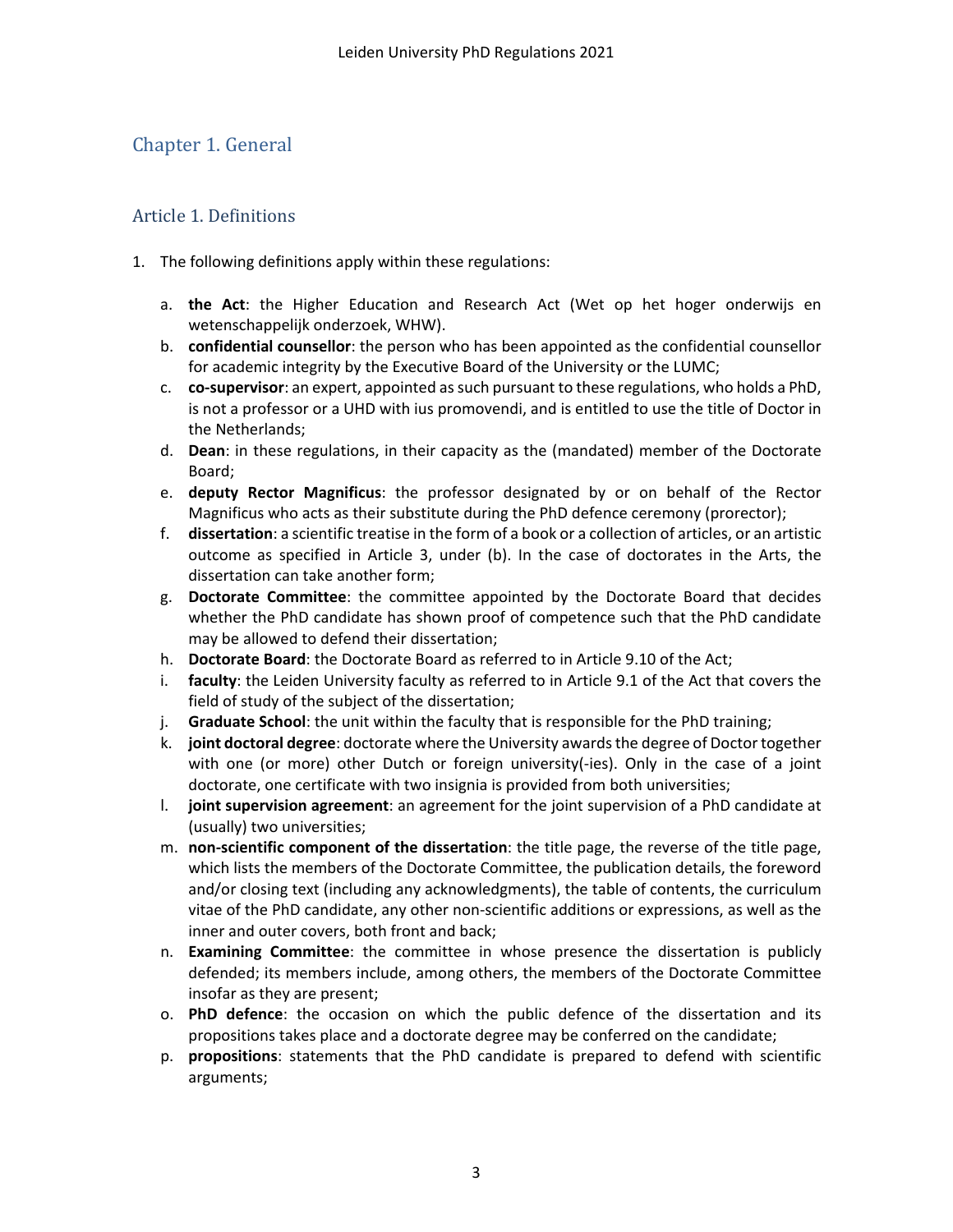- q. **supervisor**: a professor or UHD with ius promovendi[1](#page-3-1) appointed at Leiden University, except in cases where these regulations state that a professor or UHD appointed at another Dutch university is eligible to act as supervisor;
- r. **PhD candidate**: a person who wishes to obtain the doctorate degree and has been admitted by the Dean to the Graduate School;
- s. **Rector Magnificus**: the University officer referred to in Article 9.3(1) of the Act, who is also the Chair of the Doctorate Board;
- t. **written statement**: this includes communications in Converis.
- 2. Wherever reference is made in these regulations to a professor, this term also includes a professor emeritus who in accordance with Article 9.19 of the Act is eligible to act as supervisor, an professor by special appointment at a Dutch university listed in the Act, and a professor at the Open University or at a foreign academic institution, in the latter case only in so far as being eligible to act as a supervisor by virtue of their appointment abroad, and only after the Doctorate Board has given its consent.
- 3. Wherever reference is made in these regulations to a supervisor or co-supervisor, the term should be read as the plural form in those instances where there is more than one supervisor or co-supervisor.

#### <span id="page-3-0"></span>Article 2. The doctorate

- 1. A doctorate can be obtained at Leiden University on the basis of a defence of the candidate's dissertation in the presence of the Doctorate Board or an Examining Committee appointed on behalf of this Board.
- 2. The doctorate is awarded by the Doctorate Board.
- 3. Under certain conditions, a joint doctoral degree can be obtained at Leiden University, as referred to in Article 7.18(6) of the WHW, on the basis of a defence of the candidate's dissertation in the presence of the Doctorate Board or a Doctorate Committee appointed on behalf of the Doctorate Board. The joint PhD is awarded by the Doctorate Board together with a comparable body from the partner institution(s). A joint doctorate is only possible at Leiden University if the Doctorate Board has given written permission prior to the start of the PhD track, and providing the draft agreement with the partner institution(s) has been submitted. The stipulations of the PhD Regulations apply to joint degrees, unless a reasoned alternative arrangement has been made and agreed by the Doctorate Board. The terms of these regulations relating to content and quality standards must be met.

<span id="page-3-1"></span><sup>1</sup> There is a single, University-wide policy line (no differentiation between faculties or LUMC) regarding the *ius promovendi* for UHDs (senior lecturers / associate professors) and this relates to UHDs and – for the LUMC – the scientific researcher / teacher 14 appointed as an employee with the explicit job title *Associate Professor*. To enhance readability, only the term 'UHD' will henceforth be used in these PhD Regulations. The University's policy line can be found in Appendix E to these regulations.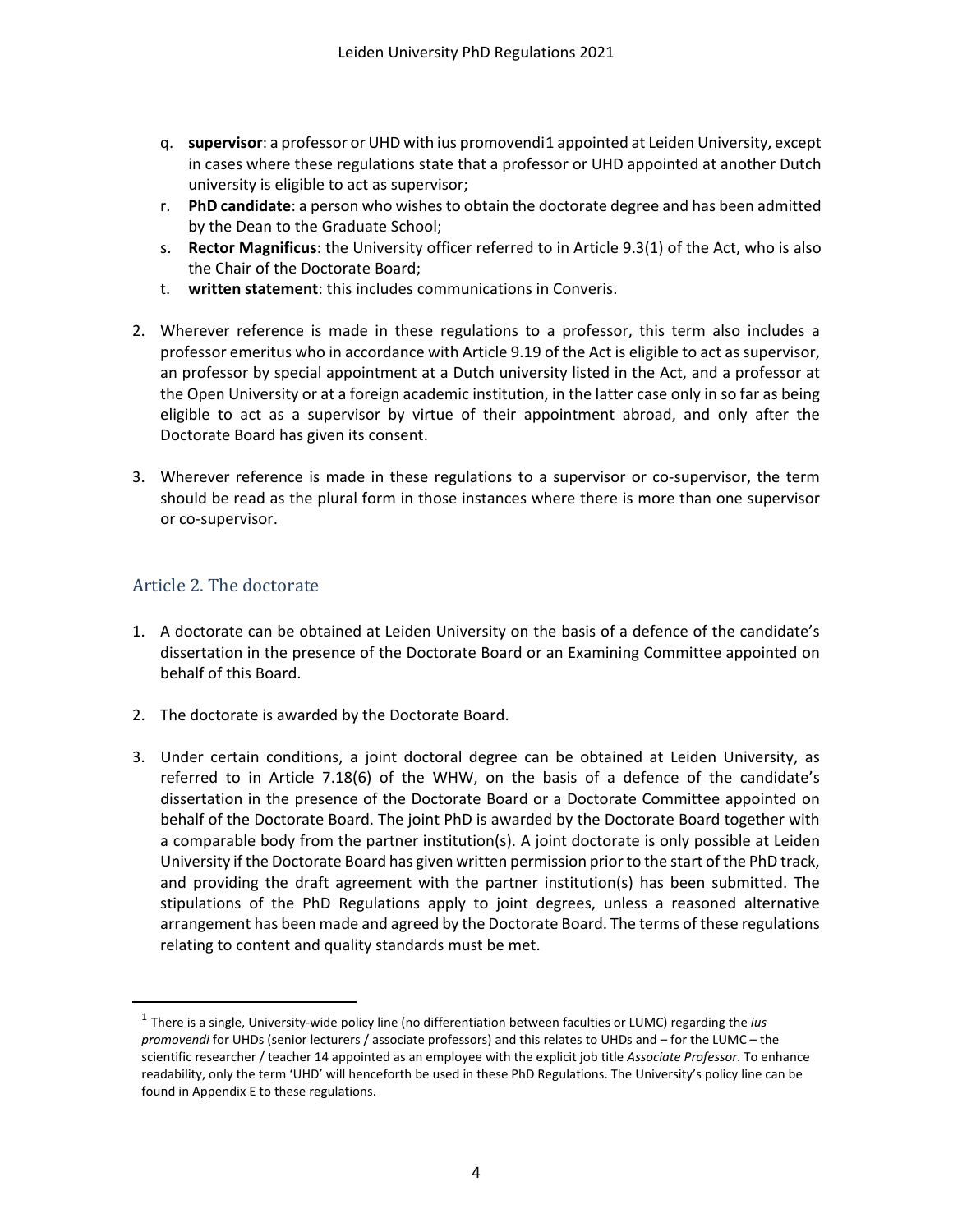- 4. If a PhD candidate is supervised at two institutions, one of which is Leiden University, but does not intend to obtain a joint degree as referred to under the third paragraph, a joint supervision agreement will be concluded prior to the PhD track and the PhD defence will take place in Leiden. If Leiden University enters into an agreement with a foreign university for a multi-year strategic partnership programme that includes several PhD tracks, the rule that the PhD defence will take place in Leiden when there is joint supervision can be waived. For each participating PhD candidate, an agreement will be made at the start of the PhD track about where the PhD defence will take place.
- 5. Persons who have already been awarded a doctorate degree will not be allowed to submit another dissertation. The Doctorate Board may make an exception if the content of the new dissertation covers an unrelated scientific field.

## <span id="page-4-0"></span>Article 3. Admission to the PhD defence

- 1. Those persons are eligible for admission to the PhD defence who:
	- a. In accordance with the Act, have been awarded a master's degree or an equivalent master's degree from another institution, or who have passed the 'old style' doctoral (doctoraal) examination of a government-funded or appointed Dutch university,
	- b. Have written a dissertation and/or prepared an artistic outcome as proof of competence in independently conducting scientific research, and
	- c. Have met the requirements stipulated elsewhere in these regulations.
	- d. Have met a possible additional requirement stipulated by a Graduate School with respect to completing a training plan. This requirement only applies if
		- i. the contents of the training plan were agreed with the PhD candidate at the start of the PhD track and recorded in the training and supervision plan (and Converis);
		- ii. the PhD candidate is always given the opportunity in good time to actually follow the training courses specified in the plan;
		- iii. the progress of the training plan is monitored in the annual interviews with the PhD candidate;
		- iv. at the beginning of the final year, the supervisor(s) and co-supervisor(s) and the PhD candidate jointly determine
			- whether all the elements of the training plan have been completed;
			- if not, then which elements of the training plan still need to be completed; or that the already completed elements are (on further reflection) sufficient and that the supervisor(s) and co-supervisor(s), and subsequently the Dean, give their approval to the training programme that has been followed.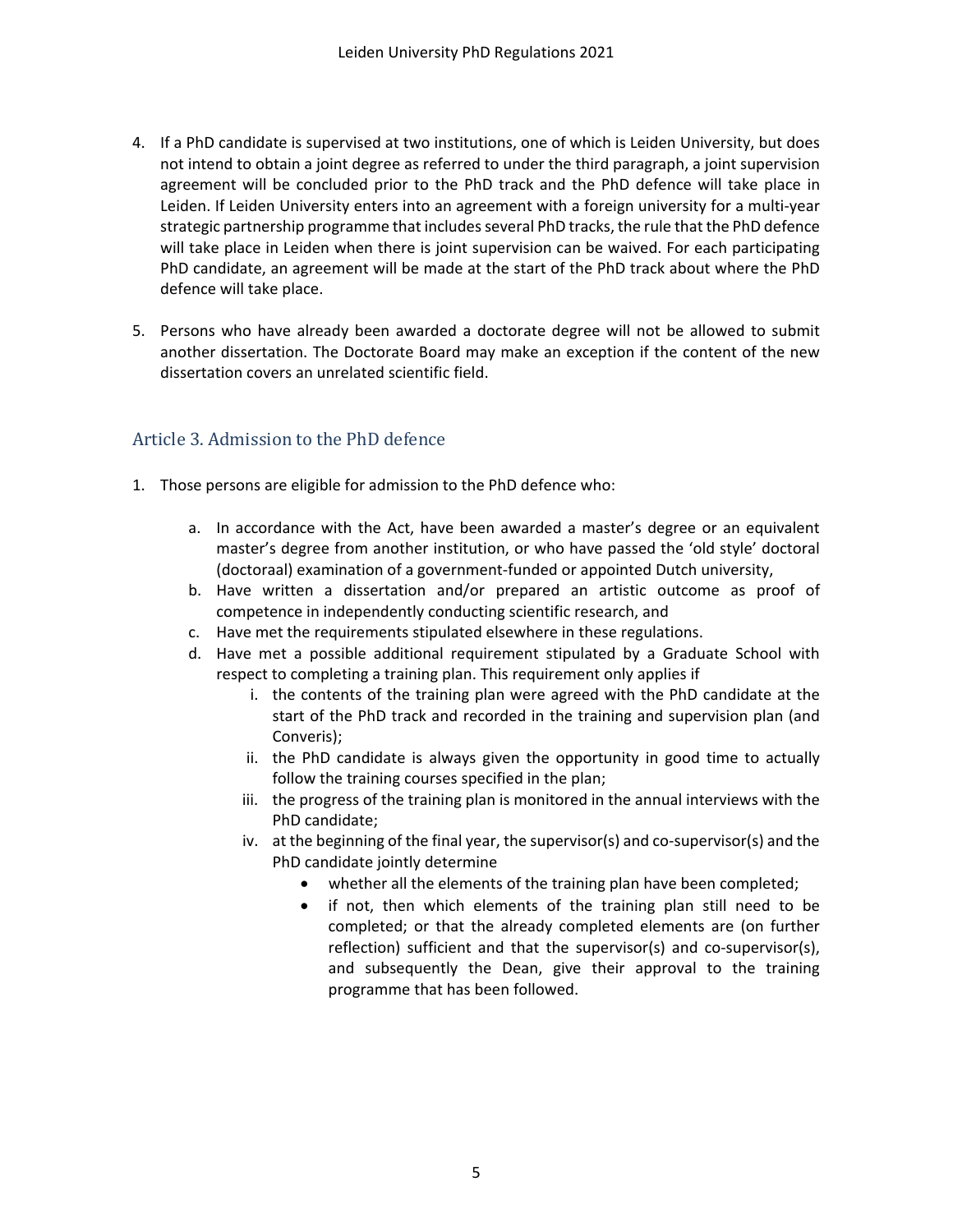### <span id="page-5-0"></span>Article 4. Exemption from the education requirement

- 1. In exceptional cases, the Dean of the relevant faculty may, having received a written request to this effect and on behalf of the Doctorate Board, grant exemption from the education requirement referred to in Article 3, under (a) to persons who fail to meet this requirement.
- 2. A request for exemption from the education requirement referred to in Article 3, under (a) may be submitted to the Dean of the relevant faculty in accordance with the procedure (Appendix A) established by the Doctorate Board on presentation of a valid identity document and on submission of the following:
	- a. Certified copies of relevant diplomas and/or degree certificates,
	- b. An overview of the courses followed by the applicant, and
	- d. A statement by the proposed supervisor confirming that they are willing to act as supervisor, as referred to in Article 7, second paragraph.

This request for exemption must be made before an employment contract is concluded and the applicant is registered as a PhD candidate and/or before being admitted to the Graduate School.

- 3. If the requested exemption cannot be granted on the basis of the diplomas and degree certificates submitted by the applicant, it may nonetheless be granted by the Dean on behalf of the Doctorate Board if it can be demonstrated to the satisfaction of the Dean that the applicant is capable of conducting independent scientific research and, in the case of a PhD track in the Arts, that the applicant is capable of developing as a research-oriented artist.
- 4. The applicant is informed in writing of the Board's decision to grant or refuse to grant an exemption.

### <span id="page-5-1"></span>Article 5. Confidentiality

1. Those present at the meetings of the Doctorate Committee and the Examining Committee as referred to in Chapters 5, 6 and 7, or at a dispute procedure or the procedure leading to the award of the predicate 'cum laude' (with distinction), are bound to confidentiality with respect to these meetings.

## <span id="page-5-2"></span>Chapter 2. Procedure for admission to the PhD track

#### <span id="page-5-3"></span>Article 6. Start of the PhD track

1. A person who wishes to follow a PhD track with the aim of obtaining a doctorate can either reply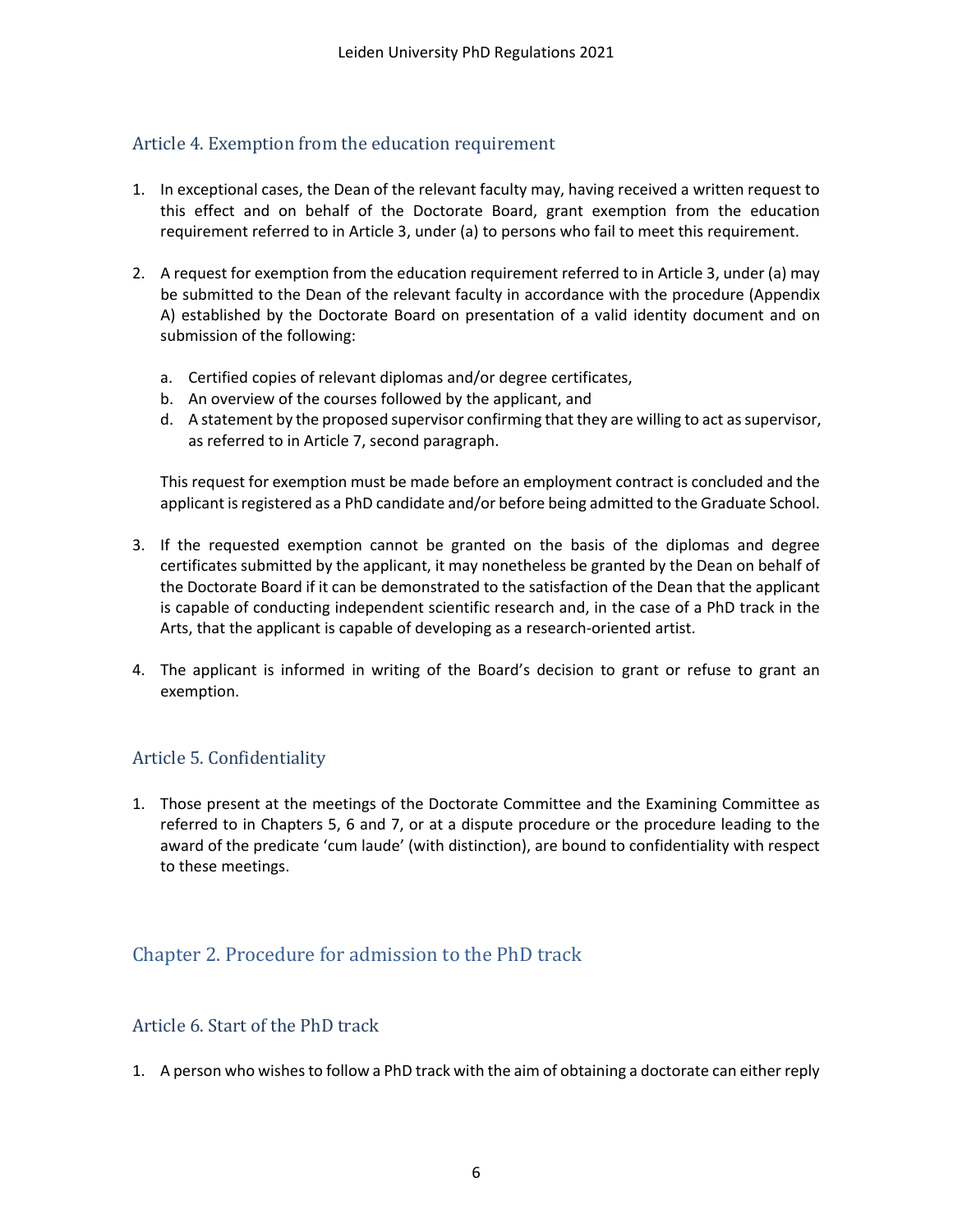to an advertisement for a paid position as an (employed) PhD candidate or, on their own initiative, can consult and reach agreement with the most appropriate professor or UHD with ius promovendi for the intended area of research, regarding the subject of the PhD research and the working title of the dissertation, and obtain a written statement of their willingness to act as supervisor.

2. At the start of the PhD track, all PhD candidates must be admitted to one of the Graduate Schools (see Articles 7 and 8 below).

### <span id="page-6-0"></span>Article 7. Appointment of the supervisor

- 1. After receiving the written confirmation referred to in Article 6, first paragraph, the PhD candidate requests the Dean without delay to appoint the professor or UHD with ius promovendi in question as supervisor and also the second or co-supervisor. The request is submitted to the Dean in accordance with the procedure established by the Doctorate Board (in Converis) and includes a certified copy of the diploma or certificate demonstrating that the education requirement as referred to in Article 3, under (a) has been met, or a request to exempt the candidate from this requirement as referred to in Article 4, first paragraph. This request also includes the documents referred to in Article 4, second paragraph.
- 2. Once the Dean has established that the education requirement as referred to in Article 3, under (a) has been met, or the exemption as referred to in Article 4 has been granted, on behalf of the Doctorate Board, they appoint as supervisor the professors or UHD with ius promovendi who have indicated their willingness to act in this capacity (in Converis).
- 3. Professors holding a rotating chair and visiting professors are not usually appointed as supervisors unless, in exceptional cases, the Doctorate Board decides otherwise. Emeritus professors who have been granted honourable discharge from the position of professor for health reasons, due to voluntary early retirement, or upon or after reaching the age limit for that position, as stipulated in the Collective Labour Agreement for Dutch Universities (caoNU), may no longer be appointed as a supervisor.
- 4. A member of the academic staff who also holds a chair or extraordinary chair elsewhere in the Netherlands will be considered for the purposes of this article as holding a chair in the relevant faculty at Leiden University.
- 5. The following persons are excluded from being appointed as supervisor: the partner of the PhD candidate, a blood relative or first- or second-degree relative of the candidate, or other persons whose relationship to the candidate precludes them from assessing the candidate's work. Similarly, where a supervisor has been appointed, their partner or a blood relative or first- or second-degree relative will not be appointed as second supervisor.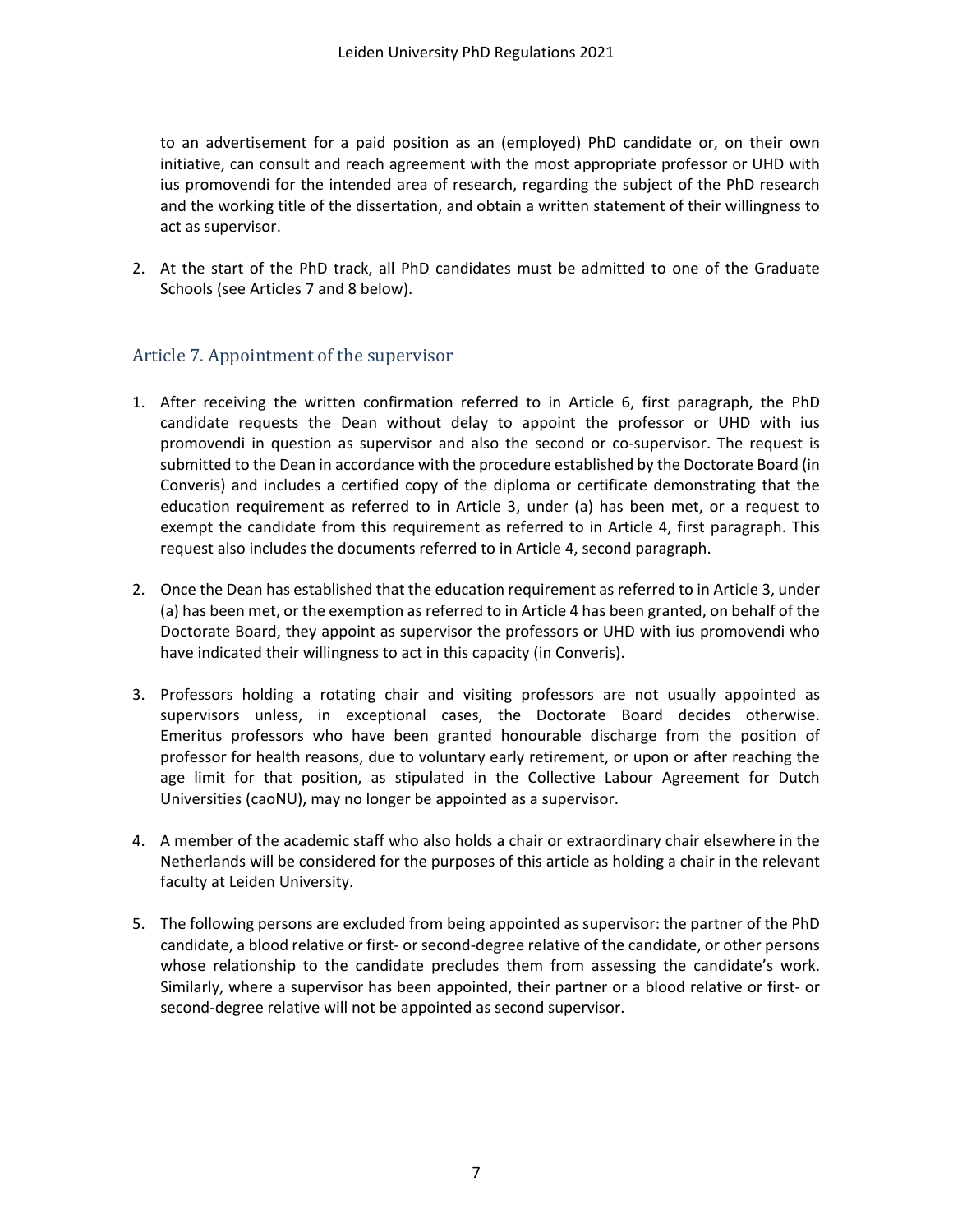### <span id="page-7-0"></span>Article 8 Admission to the Graduate School

- 1. As soon as the Dean has appointed a professor or UHD as the supervisor and, as the case may be, a second supervisor or co-supervisor, as referred to in Article 7, the PhD candidate applies to the Graduate School for admission, using the form applicable for the relevant Graduate School (in Converis or otherwise) and submitting the documents requested therein.
- 2. The Graduate School is responsible for the training programme and can formulate guidelines in this regard.
- 3. The PhD candidate registers their progress in Converis.

### <span id="page-7-1"></span>Chapter 3 The supervisor and co-supervisor

#### <span id="page-7-2"></span>Article 9. Responsibilities of the supervisor

- 1. The supervisor guides the PhD candidate to the best of their ability in completing the dissertation. Within three months of their appointment, the supervisor draws up a training and supervision plan in consultation with the second and/or co-supervisor(s) and the PhD candidate and submits a copy of this plan to the Dean. This plan provides for regular consultation between supervisor and candidate as well as written reports of these consultations. The Dean may decide that the training and supervision plan should also include an independent supervision committee, whose task is to provide the PhD candidate with feedback and guidance, from a certain distance.
- 2. The supervisor is responsible for ensuring that:
	- a. The PhD candidate participates in the compulsory training programme drawn up for them;
	- b. The PhD research is conducted according to the Leiden University code of conduct on academic practice and according to the code of conduct and/or the professional code that applies to professional conduct in the relevant academic field;
	- c. If the PhD research necessitates research on and/or with human subjects, this research is conducted with the consent of the parties involved or with the consent of a representative appointed by those parties, and in accordance with the applicable regulations;
	- d. In so far as the PhD research involves laboratory animals, bodily tissues and/or personal data, the appropriate rules are observed;
	- e. In so far as the PhD research or part of the research is funded by third parties, as few restrictions as possible are imposed on the research. If limitations are imposed on the freedom of publication of data and results from the research, these limitations may not conflict with academic freedom; and
	- f. The manuscript is checked for plagiarism before it is submitted to the Doctorate Committee.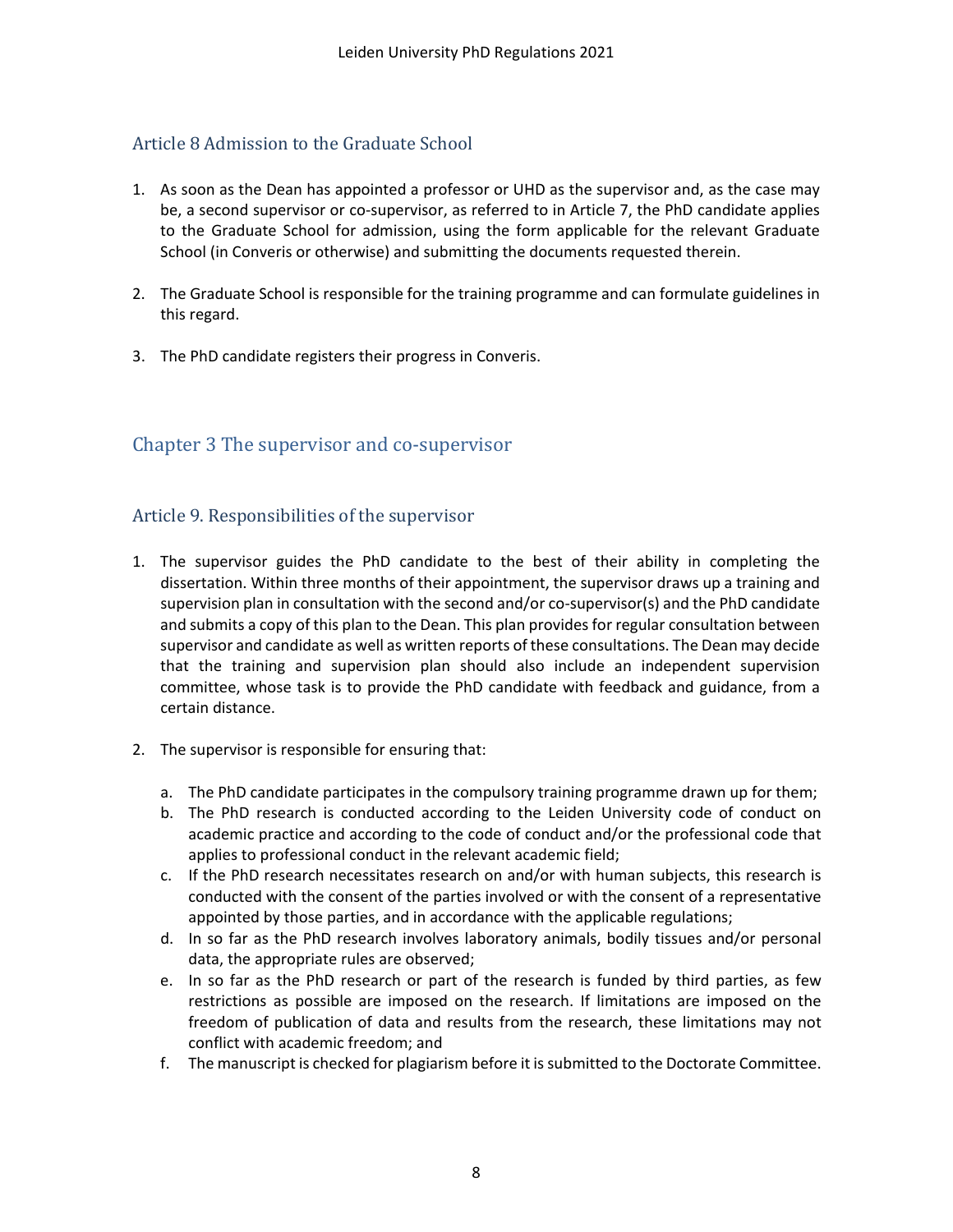- 3. The PhD candidate submits the manuscript of the dissertation to the supervisor(s), either in its complete form or in chapters. The supervisor reads the manuscript or chapters submitted and verifies that the manuscript or sections satisfy the requirements for a dissertation leading to the award of a doctorate degree. If the manuscript is submitted in sections, the supervisor retains the right to deliver a separate assessment of the manuscript as a whole.
- 4. The supervisor may make suggestions for additions and/or alterations after conferring with the PhD candidate and any other persons involved in the PhD track.
- 5. The PhD candidate incorporates the agreed alterations in the manuscript and subsequently submits the manuscript as a whole to the supervisor for approval.

### <span id="page-8-0"></span>Article 10. Appointment of the second or co-supervisor

1. To ensure that the PhD candidate has more than one supervisor, the Dean, on behalf of the Doctorate Board, appoints a second supervisor or co-supervisor from the same or another faculty, in addition to the supervisor referred to in art. 7. The PhD candidate and the second and/or co-supervisors must agree with these appointments. In exceptional cases, the Doctorate Board, at the request of the Dean, may appoint a third supervisor. Each supervisor remains individually responsible for the quality of the dissertation as a whole, independently of the division of tasks among the supervisors. If in a given PhD track a UHD has been appointed supervisor, a second supervisor must be appointed who is a professor. The request to appoint a co-supervisor may be submitted to the Dean at any stage of the PhD track.

- 2. If there is one supervisor, there may be no more than two co-supervisors, and if there are two or more supervisors, there may be only one co-supervisor. Under exceptional circumstances the Doctorate Board may, at the request of the Dean, decide otherwise.
- 3. Persons may be appointed as co-supervisors who are Dutch or foreign key experts holding a PhD degree, who are not appointed professors, but are actively involved in research on the topic (or an aspect of the topic) covered in the dissertation, and are entitled to use the title of 'Doctor' in the Netherlands. In the case of a dissertation in the Arts, a person who does not hold a PhD degree but is a key expert on the topic may also be appointed co-supervisor.
- 4. The following persons are excluded from being appointed co-supervisor: the partner of the PhD candidate, a blood relative or first- or second-degree relative of the candidate, or other persons whose relationship to the candidate precludes them from assessing the candidate's work. Similarly, the partner or a blood relative or first- orsecond-degree relative of the supervisor may not be appointed as co-supervisor.
- 5. If a co-supervisor does not accept the appointment, they will inform the Dean of their reasons for this.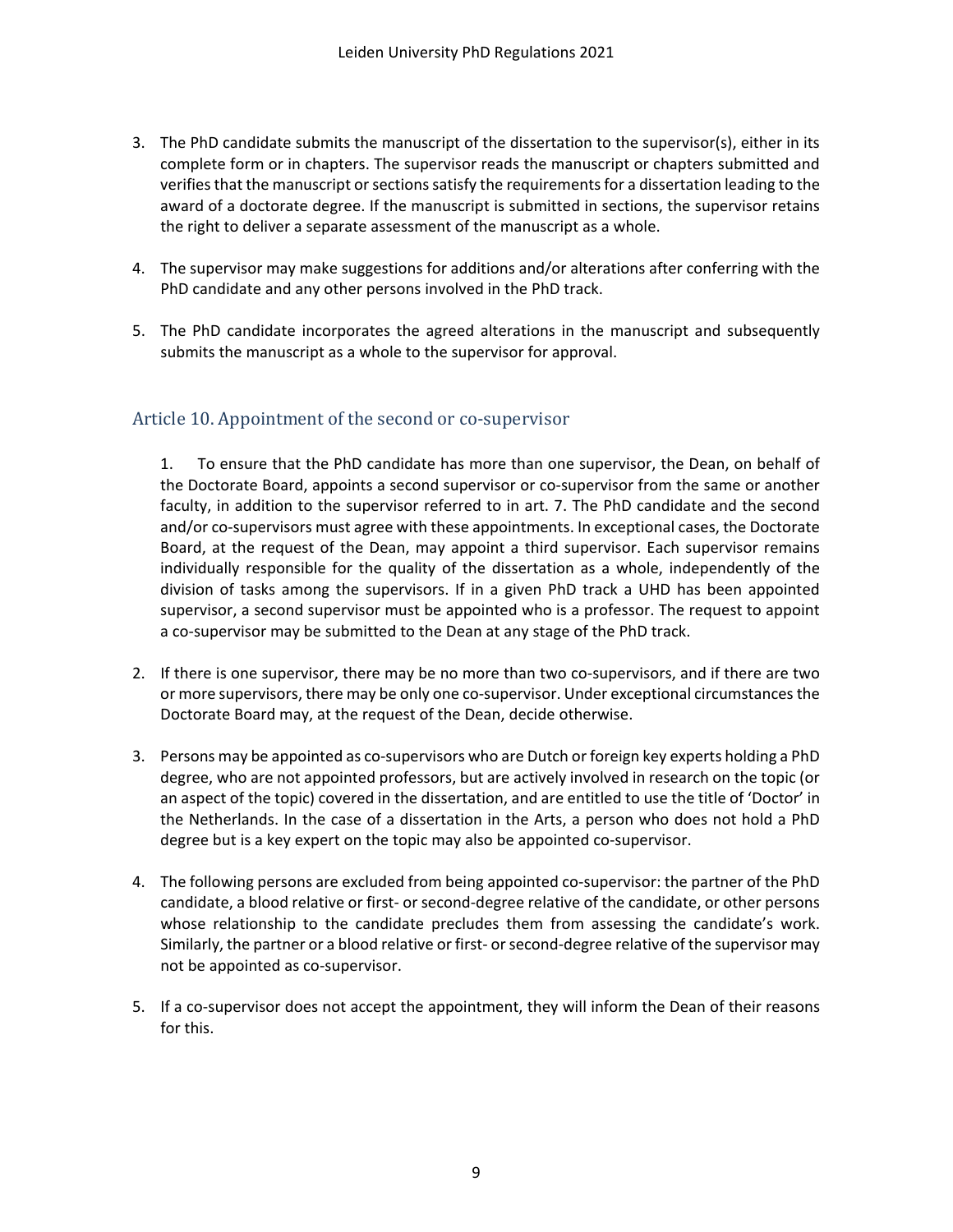### <span id="page-9-0"></span>Article 11. Tasks of the co-supervisor

- 1. The co-supervisor(s) is/are responsible, together with the supervisor(s), for guiding the PhD candidate.
- 2. In consultation with the PhD candidate and the second and/or co-supervisor(s), the supervisor determines the manner in which the second and/or co-supervisor(s) will be involved in the regular consultations between the supervisor and PhD candidate, and includes these agreements in the training and supervision plan.

### <span id="page-9-1"></span>Article 12. Approval of the manuscript as a dissertation

- 1. The supervisor is responsible for the approval of the manuscript as a dissertation. They are responsible for ensuring that the dissertation meets the standards that generally apply to dissertations. In particular, and without prejudice to the responsibility of the PhD candidate in this respect, as stated in Article 15, they ascertain using in any case the software made available for this purpose by the University that the manuscript does not contain any form of plagiarism and in every other respect meets the applicable code of conduct on academic practice.
- 2. Before approving the manuscript as a dissertation, the supervisor assesses the submitted text with particular regard to the requirements stated under Articles 15 to 17, paying particular attention to the following points:
	- a. The importance of the topic;
	- b. The importance of the research question and the precision with which it is defined;
	- c. The academic standard of the structure, the analysis and the treatment of the material;
	- d. The derivation of new insights and views from the analysis;
	- e. The soundness of the methodology used for the analysis;
	- f. Evidence of a critical confrontation of the author's own conclusions with existing theories or views;
	- g. Evidence of a creative approach to the field of study treated in the manuscript;
	- h. The extent to which the manuscript is based on research independently conducted by the PhD candidate or research to which they have made an essential contribution;
	- i. Demonstrated restraint, with regard to the scope of the text;
	- j. A balanced structure in the manuscript and clarity of style.
- 3. Within six weeks of receiving the manuscript, the supervisor decides whether they approve the dissertation, unless the PhD candidate agrees to an alternative deadline. If this term is exceeded, the PhD candidate is entitled to request the Dean to ensure that the supervisor communicates the decision regarding approval of the dissertation before a given date.
- 4. If, in the opinion of the supervisor, the manuscript meets the required standards and qualifies as proof of competence in conducting independent research, the supervisor approves the manuscript. The supervisor may not give approval until the second and/or co-supervisor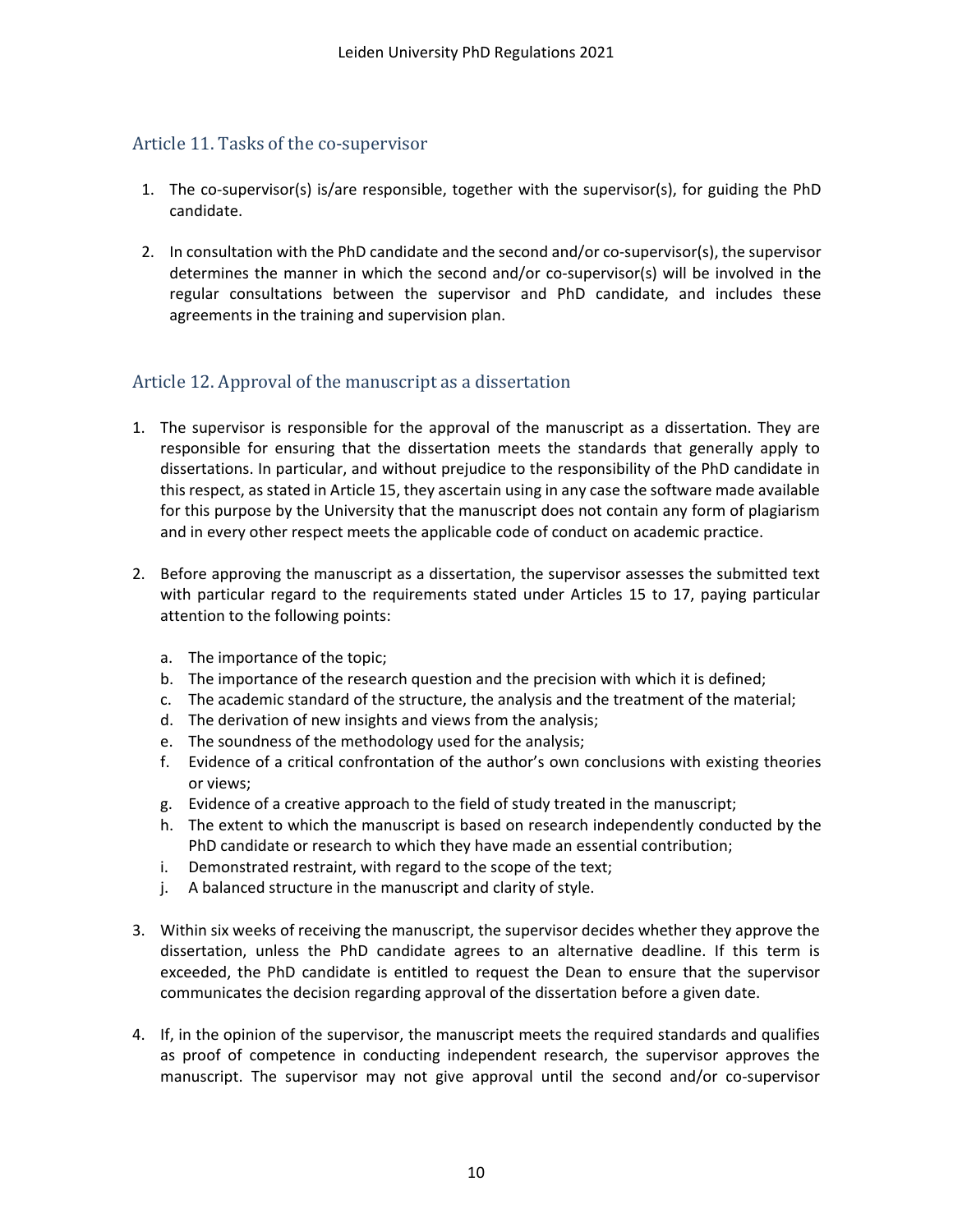has/have given their consent. If the supervisor, second supervisor and/or co-supervisor fail to grant their approval, they must specify the reasons for non-approval. If there are doubts about the quality of the dissertation, the Dean can submit the manuscript to the Doctorate Board.

- 5. The supervisor notifies the Dean of whether they approve or reject the manuscript as a dissertation in accordance with the procedure established by the Doctorate Board (in Converis).
- 6. If the supervisor fails to approve the manuscript as a dissertation, the Dean may, at the request of the PhD candidate and on behalf of the Doctorate Board, appoint another supervisor, after conferring with both the candidate and the supervisor, unless, in the event that there are two or more supervisors, the Dean considers a new appointment to be unnecessary.
- 7. In the case of a dissertation in the Arts, before approving the manuscript, the supervisor assesses whether, in addition to the dissertation, there is also artistic work as referred to in Article 15, seventh paragraph.

### <span id="page-10-0"></span>Article 13. Resignation of the professor appointed as supervisor

- 1. If a professor or UHD with ius promovendi who has been appointed as supervisor is honourably discharged, on the grounds of emeritus status or for other reasons, subsequent to their appointment as supervisor, the approval of the manuscript as a dissertation should take place within five years of the resignation. In exceptional cases the Doctorate Board may decide to extend this period.
- 2. A professor appointed as supervisor who is no longer affiliated to Leiden University as a result of their appointment at another university retains the right to act as supervisor at Leiden University for a period of five years. In exceptional cases, the Doctorate Board may decide to extend this period.
- 3. If the dissertation has not been approved within the period, whether or not it has been extended, as referred to in the first and second paragraphs, the appointment of the supervisor lapses and the Dean appoints another supervisor, unless, in the event that there are two or more supervisors, the Dean considers a new appointment to be unnecessary.
- 4. If the supervisor is no longer able or willing to act in this capacity, the Dean may withdraw, on behalf of the Doctorate Board, the appointment referred to in Article 7. In this case another professor may be appointed as supervisor in accordance with the procedure outlined in Article 7.

### <span id="page-10-1"></span>Article 14. Propositions

1. As soon as possible after the approval as referred to in Article 12, the PhD candidate submits to the supervisor at least four propositions relating to the subject of the dissertation, at least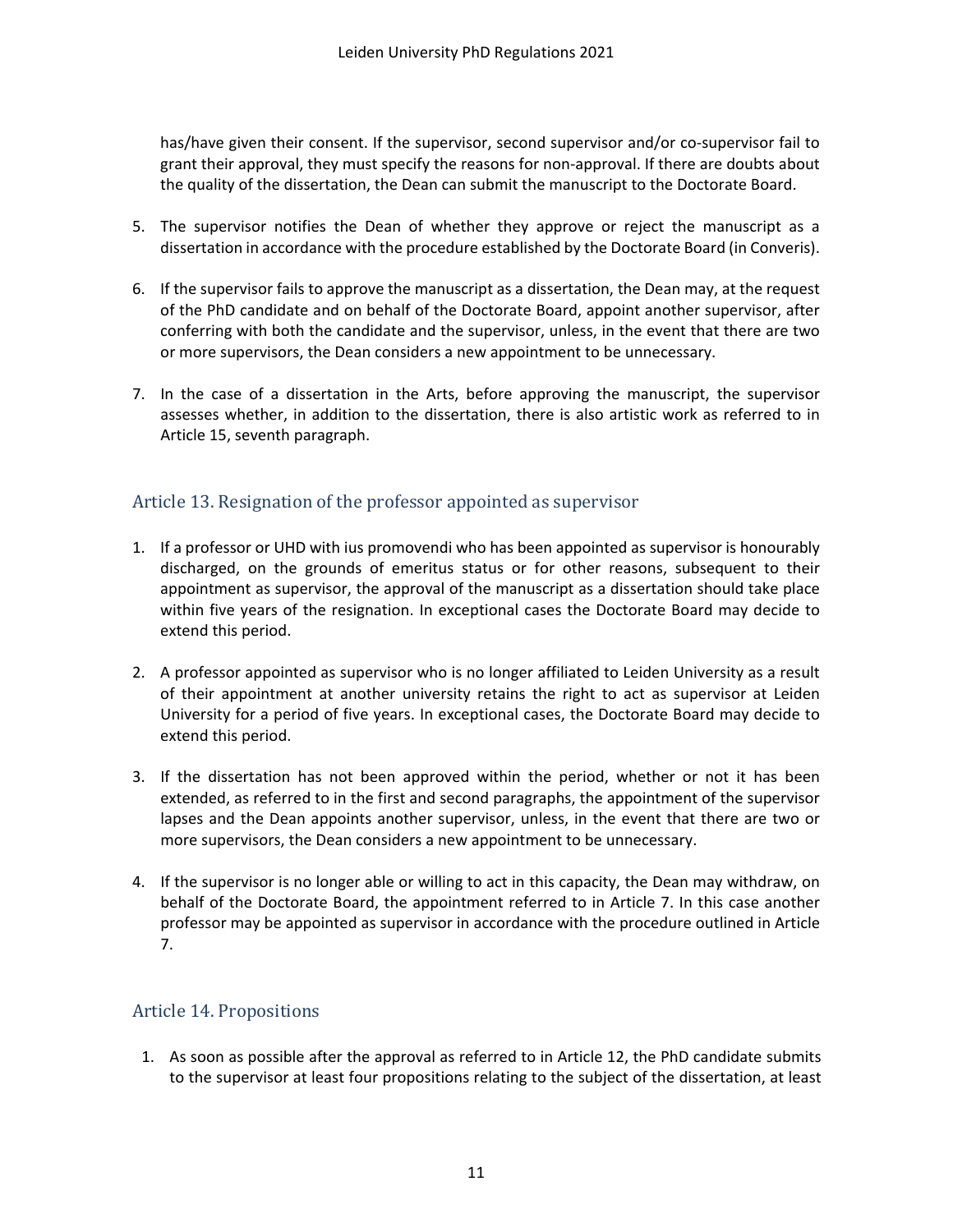four scientific propositions relating to the field of the subject of the dissertation, and at least one and at most four propositions on one or more societal subjects of the candidate's choice. The maximum number of propositions is twelve.

- 2. The propositions must be concise, may not consist solely of a quotation and must always include an original contribution by the candidate, and must be such that they can be defended with scientific arguments.
- 3. The supervisor(s) and co-supervisor(s) verify whether the propositions meet the requirements set out in the first and second paragraphs and inform the PhD candidate accordingly. If they consider that the propositions meet the requirements, the supervisor sends the text of the propositions and their assessment of them to the Dean, who verifies that they meet the relevant standards. Propositions are only accepted once they have been approved by the supervisor and the Dean.
- 4. The propositions are not an integral part of the dissertation and are supplied separately.

# <span id="page-11-0"></span>Chapter 4. The dissertation

#### <span id="page-11-1"></span>Article 15. Nature, content and scope of the dissertation

- 1. The dissertation describes research conducted independently by the PhD candidate or research to which the candidate has made an essential contribution. The PhD candidate is responsible for the dissertation as a scientific contribution. The PhD candidate has primary responsibility for ensuring that the dissertation does not contain any form of plagiarism and that it in every other respect meets the applicable code of conduct on academic practice.
- 2. The dissertation consists of either a scientific treatise on a specific subject in book form, or a collection of separate scientific treatises that have already been published, or have been accepted by the editors of the relevant journal, or have been submitted to the editors. The dissertation may also consist of a combination of both options, provided that they are related in terms of content. In this case, the relationship should be explained in an introductory chapter and/or a concluding summary. The Dean can set further guidelines regarding the number of articles and requirements relating to authorship and the explanation thereof.
- 3. The PhD candidate must ensure that no copyrights of third parties are infringed.
- 4. If one or more articles have been written by more than one author, only those articles are accepted as part of the dissertation that can be ascribed primarily to the PhD candidate.
- 5. If previously published articles are incorporated into the dissertation, the period of time between the publication of these articles and the completion of the manuscript may not exceed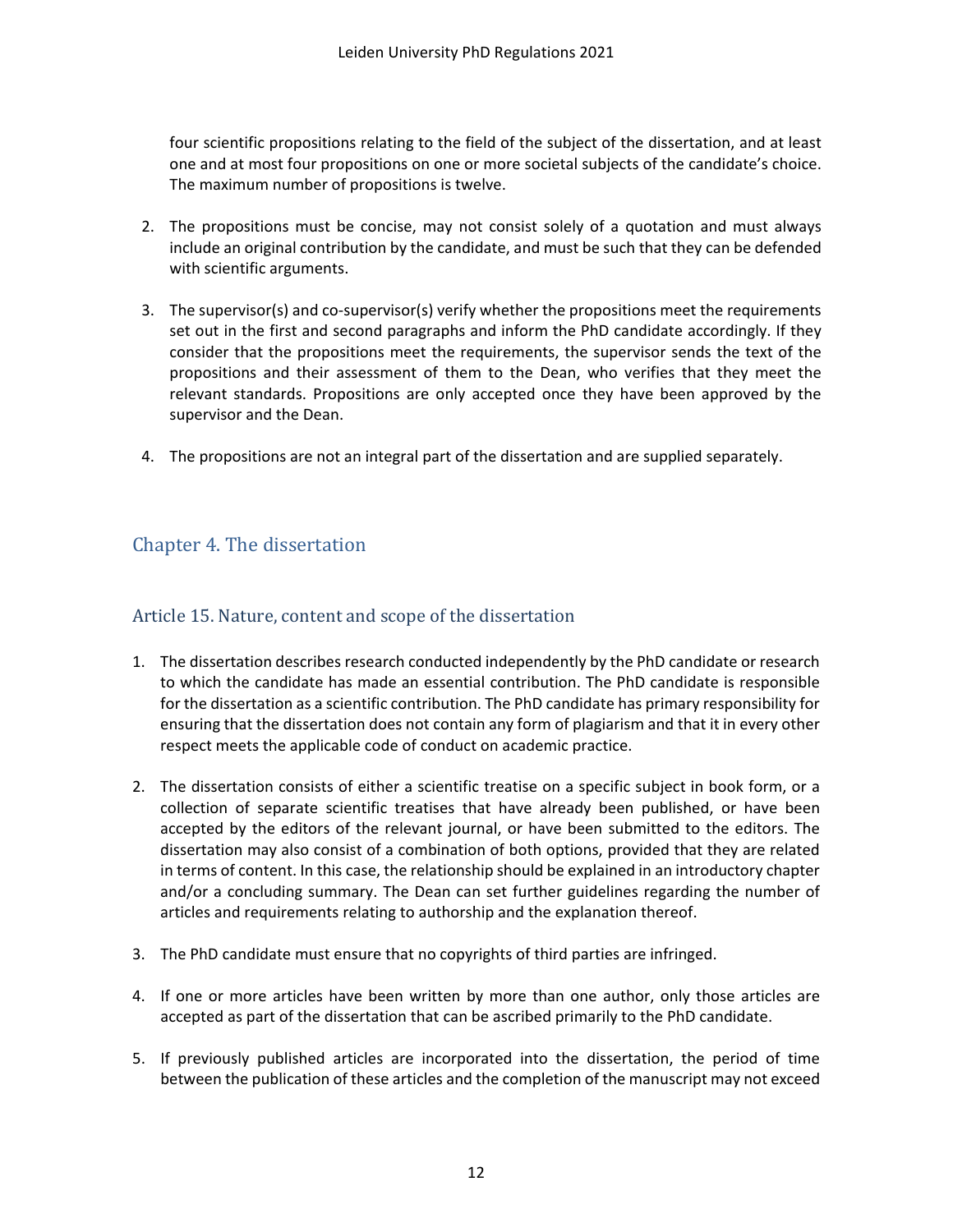five years. The Dean, acting on behalf of the Doctorate Board, may grant an exemption from this requirement in response to a reasoned request by the supervisor.

- 6. In the case of a dissertation in the form of a collection of scientific treatises as referred to in this article, Article 18, fourth paragraph, applies to each treatise separately.
- 7. In the case of a dissertation in the Arts, the PhD candidate produces, in conjunction with a dissertation, artistic work of high quality – in the form of, for example, concerts, exhibitions, performances, master classes and events. This is assessed by the Doctorate Committee and also plays a part in the final assessment of the proof of competence.
- 8. In principle, the dissertation should not exceed 100,000 words. On behalf of the Doctorate Board and at the written request of the supervisor, the Dean may allow this limit to be exceeded and may grant the Doctorate Committee more time to make the assessment.

#### <span id="page-12-0"></span>Article 16. Dissertation by more than one author

- 1. In the case of joint research by two PhD candidates, the results of the research may lead to a joint dissertation, provided that the following conditions are met:
	- a. Each of the authors has made an independent, demarcated contribution that is considered sufficient for obtaining a PhD degree;
	- b. Each of the authors bears separate responsibility, both for a designated part of the dissertation, and for the coherence of the whole dissertation;
	- c. An indication is given in the dissertation of the role each of the authors has played in the realisation of the dissertation; and
	- d. Each of the authors adds the required number of propositions to the dissertation.
- 2. If a dissertation is written jointly, the foreword or table of contents should clearly state the role each candidate has played in the realisation of the dissertation and for which particular parts of the dissertation they bear specific responsibility.
- 3. In the case of a joint dissertation, the procedures and rules of these regulations apply to each candidate separately.

### <span id="page-12-1"></span>Article 17. Dutch or other languages

- 1. The dissertation and the accompanying propositions are written either in Dutch or in English, or, with the permission of the Dean on behalf of the Doctorate Board, in another language.
- 2. As a rule, the dissertation contains summaries in Dutch and English. If the dissertation is written in Dutch, a translation of the title and a summary of the contents in English should be included. If the dissertation is written in English, a translation of the title and a summary of the contents in Dutch should be included.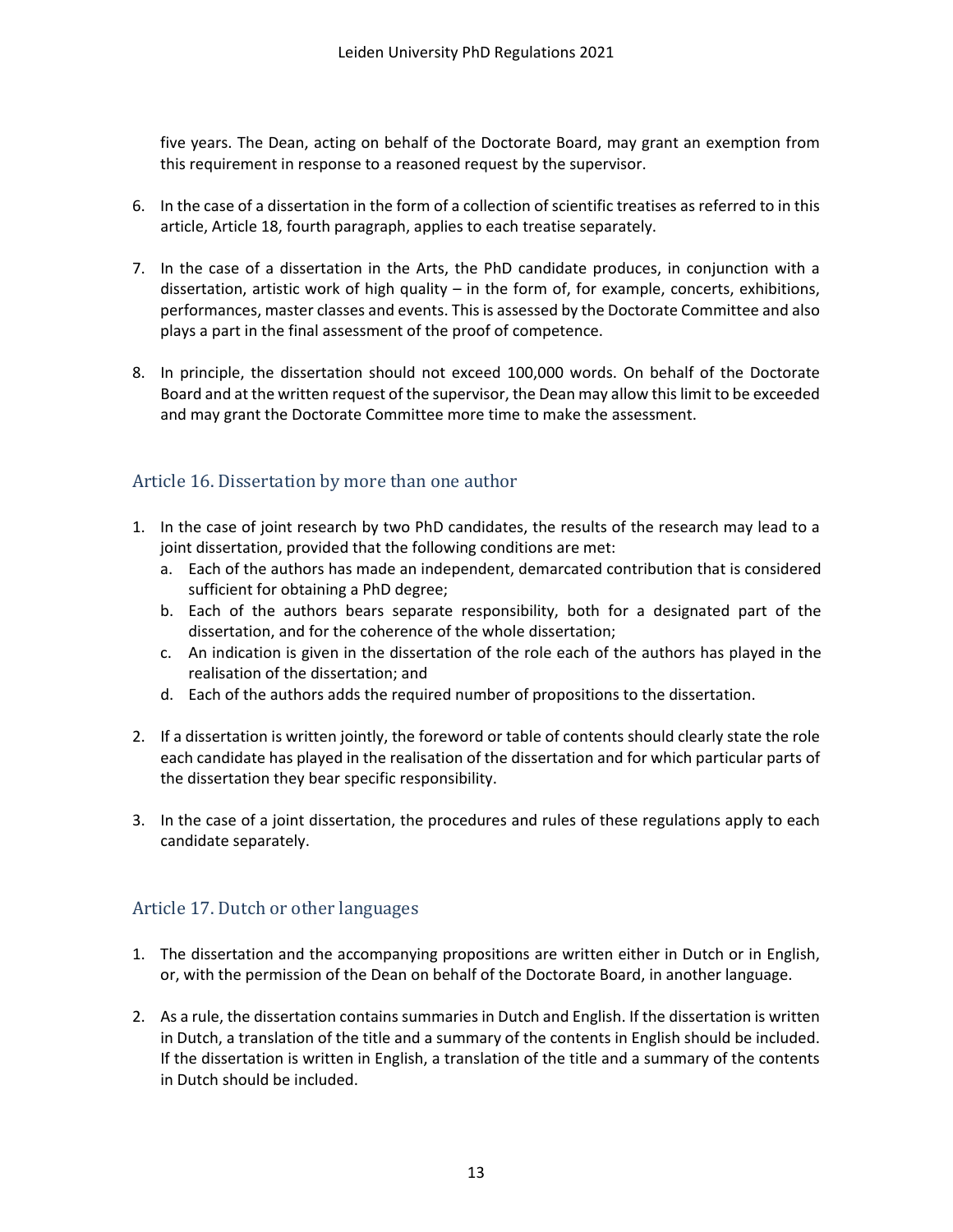- 3. If, with the permission of the Doctorate Board, the dissertation is written in another language than Dutch or English, a translation of the title and a summary of the contents should be included in both Dutch and English.
- 4. If the dissertation contains parts in another language (for example, quotations), a translation must also always be given in Dutch, English, French, or German.

### <span id="page-13-0"></span>Article 18. Non-scientific component

- 1. The dissertation contains a title page stating the given names and family name of the author as registered in the Civil Register, as well as, optionally, their year of birth. It also contains a table of contents and the necessary indexes.
- 2. In all cases, the names of the supervisor(s), the co-supervisor(s) and the members of the Doctorate Committee should appear on the reverse of the title page, together with their positions and their titles and initials. If the Committee members are not appointed at Leiden University, their affiliation should also be included.
- 3. The wording and formatting of the title page of the dissertation and its reverse are subject to approval by the Dean and the beadle. As soon as possible after the notification of the date of the PhD defence, the candidate submits the title page to the beadle and the Dean, requesting their approval. They will not duplicate the title page until this approval has been granted.
- 4. The institution that has financially supported or enabled the realisation of the dissertation must be mentioned at the foot of the page referred to in the second paragraph.
- 5. With the restraint customary for acknowledgments in international academic literature, those persons may be thanked who have been involved in some way in the realisation of the dissertation, by mentioning them in the foreword or closing text of the dissertation. The foreword or closing text is written in a style that is appropriate for the nature of the defence ceremony, and is no more than 800 words in length.
- 6. A brief curriculum vitae of the author is included at the end of the dissertation. This curriculum vitae should specify the following:
	- a. Year and place of birth (optionally)
	- c. The period during which the candidate followed their pre-university education or its equivalent and the relevant institution
	- d. Any qualifications pertaining to the diplomas obtained
	- e. Details of professional activities following the completion of the candidate's academic education, and
	- f. If appropriate, the institute at which the PhD research was conducted.
- 7. The dissertation, including the non-scientific component, may not contain any form of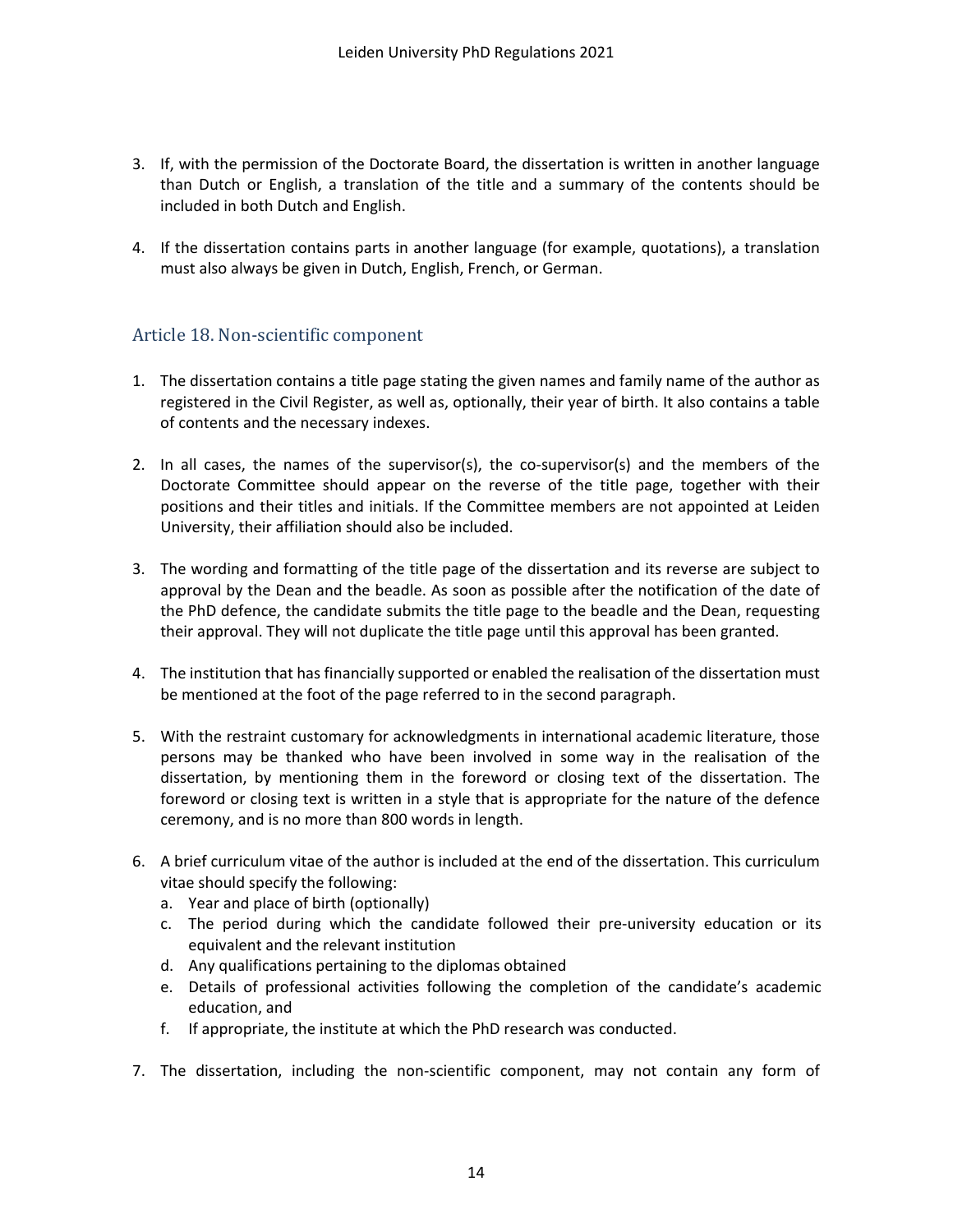#### advertising.

### <span id="page-14-0"></span>Article 19. Publication of the dissertation

- 1. The manuscript of the dissertation is printed or, if its nature does not allow this, made by other means.
- 2. The PhD candidate is only allowed to duplicate the dissertation once the Doctorate Committee has decided that they are allowed to defend it and it has been established under Article 24 that the candidate has been admitted to the defence.
- 3. The manuscript is printed in a convenient format and submitted as a single volume, unless the material requires an alternative presentation, in which case this will be determined by the Dean.
- 4. If a dissertation is written jointly it may, subject to the approval of the Doctorate Board, be produced as a single volume, provided that each of the authors meets the requirements specified in Article 16.
- 5. The supervisor is responsible for ensuring that the Dean receives the non-scientific component of the dissertation and the propositions in good time.
- 6. The non-scientific component of the dissertation and the propositions may only be duplicated once the Dean has given their approval.
- 7. If a dissertation will be published, in full or in part, in a commercial edition, the commercial edition may not be published before the doctorate has been awarded.

## <span id="page-14-1"></span>Article 20. Distribution of printed copies and digital version of the dissertation

- 1. At least three weeks before the date of the defence, the PhD candidate submits the number of copies of the dissertation (including the propositions) determined by the beadle to the beadle's office and the number of copies determined by the Dean to the Dean. The candidate is also responsible for distributing copies of the dissertation to the members of the Examining Committee as referred to in Article 26. In addition, the candidate delivers four copies to the University Library. The PhD candidate also submits the dissertation in digital form to the University Library, in the format specified by the librarian, for inclusion in the Institutional Repository (IR) of Leiden University.
- 2. A copy of the dissertation and the propositions is deposited at the beadle's office for public inspection for a period of at least two weeks before the defence.
- 3. At least three weeks before the date of the defence, the PhD candidate licenses the University for non-exclusive publication in digital form, if necessary with a temporary embargo, which can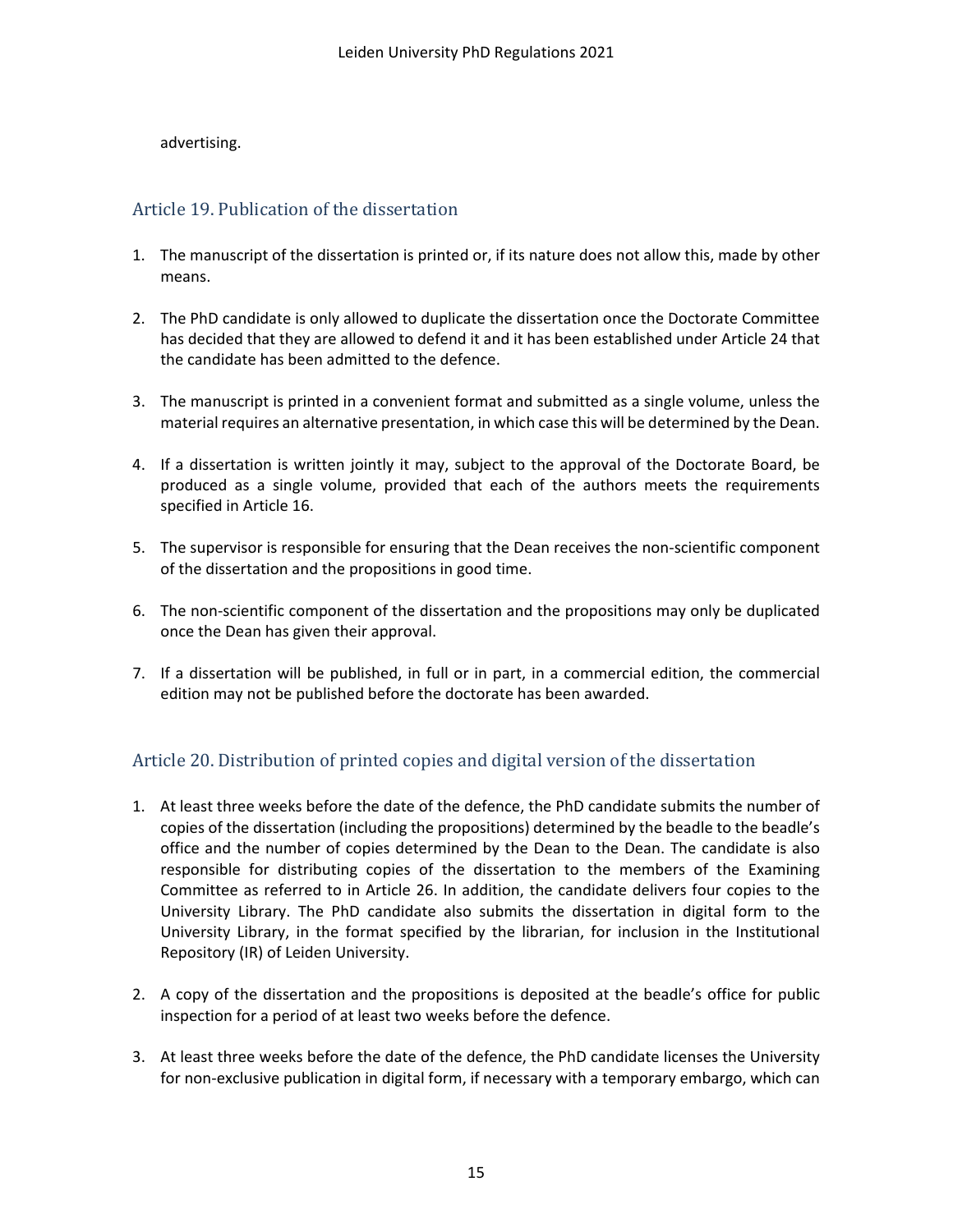relate in particular to as yet unpublished articles. To grant this licence, the PhD candidate is obliged to sign the standard licensing agreement as drawn up by the Executive Board (College van Bestuur) (Appendix B). This agreement includes a fee for the PhD candidate. The duration of the potential embargo referred to in the first sentence of this paragraph will be determined by mutual consent between the candidate and the University. If no agreement is reached regarding the duration of the temporary embargo, the matter will be decided in all reasonableness by the Doctorate Board.

4. In the case of a defence in the Arts, the public performance or presentation as part of the dissertation takes place, in the presence of the Doctorate Committee, no more than ten days before the public defence of the manuscript.

## <span id="page-15-0"></span>Chapter 5. The Doctorate Committee

#### <span id="page-15-1"></span>Article 21. Appointment of the Doctorate Committee

- 1. Within three weeks after receiving the supervisor's approval of the manuscript as a dissertation, as referred to in Article 12, and the notification regarding the propositions as referred to in Article 14, the Dean, on behalf of the Doctorate Board and at the request of the supervisor, appoints a Doctorate Committee in line with the procedure established by the Doctorate Board (in Converis).
- 2. The request referred to in the first paragraph is accompanied by a proposal by the supervisor regarding the composition of the Doctorate Committee (in Converis). Prior to submitting this proposal, the supervisor ascertains that the persons involved are prepared to act as members of the Doctorate Committee. In this proposal, the supervisor indicates the extent to which the proposed members have been involved in the research and/or the realisation of the dissertation. Where appropriate the supervisor includes a list of publications of the envisaged members, insofar as these publications are part of the conducted PhD research. This list will also indicate the order of the authors.
- 3. After the manuscript has been definitively established and checked for plagiarism, it is sent by the Secretary to the members of the Doctorate Committee.

### <span id="page-15-2"></span>Article 22. Composition of the Doctorate Committee

1. The Dean is the Chair and a member of the Doctorate Committee. The Dean may appoint a professor as a substitute, and will do so in those cases where the Dean acts as supervisor. In addition to the Chair, the Committee includes four or five other members. One of these members, a Leiden professor or UHD with ius promovendi, is appointed by the Dean as the Secretary of the Committee.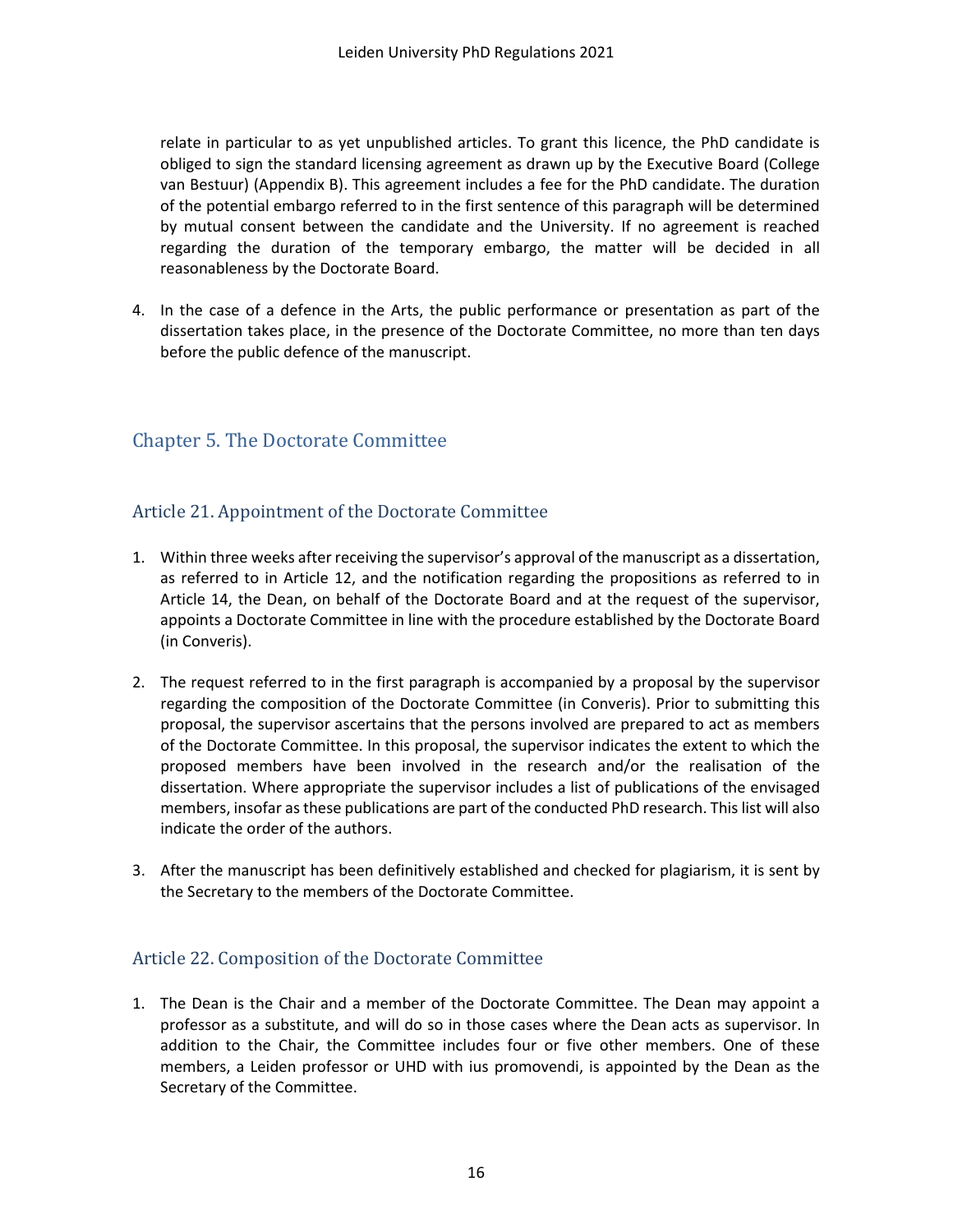- 2. The other members referred to in the first paragraph may be professors whose ius promovendi has not yet expired at the time of the defence, or other members of the academic staff with a doctorate degree affiliated to a Dutch or foreign non-industrial and non-commercial institute for academic research or education. In the case of a dissertation in the Arts, key experts in the field who do not hold a doctorate degree may also be appointed members.
- 3. The other members of the Committee will be experts in the subject of the dissertation or in an aspect of the subject. The majority of the members of the Committee will be professors. At least two members of the Committee should not be involved in the realisation of the dissertation and at least two members of the Committee should not be appointed at the same Faculty. The Committee includes at least one male and at least one female member.
- 4. The supervisor(s) and co-supervisor(s) are not members of the Doctorate Committee. Nor may the following persons be appointed members of the Committee: the partner of the PhD candidate, a blood relative or first- or second-degree relative of the candidate, or other persons whose relationship to the candidate precludes them from assessing the candidate. The following persons may also not be appointed members of the Committee: the partner of the supervisor or co-supervisor or a committee member, a blood relative or first- or second-degree relative of the supervisor or co-supervisor or a committee member or other persons whose relationship to the supervisor or co-supervisor or a committee member precludes them from assessing the dissertation.
- 5. The Chair may convene a meeting of the Doctorate Committee, either on their own initiative or on request.

### <span id="page-16-0"></span>Article 23. Decision of the Doctorate Committee

- 1. Having received a reasoned request, the supervisor gives the members of the Committee access to the (empirical) data on which the research is based. If the supervisor is of the opinion that there is a reason not to accede to this request, the Dean will make a decision on this.
- 2. Within six weeks of receiving the dissertation, each of the members, except the chairperson, responds in writing to the Secretary regarding the question of whether the PhD candidate has provided sufficient evidence in the dissertation of competence in conducting independent scientific research to be allowed to defend their dissertation. In the case of a dissertation in the Arts, the Doctorate Committee is also responsible for assessing the competence of the PhD candidate as an independent research-oriented artist, as evidenced by the presented artistic work. The assessment of the dissertation will be substantiated with reference to the criteria listed in Article 12, second paragraph, of the present regulations. The assessment as 'allowable' is given without reservation. However, together with the assessment as 'allowable', the members of the Doctorate Committee may make suggestions for modifications to the dissertation.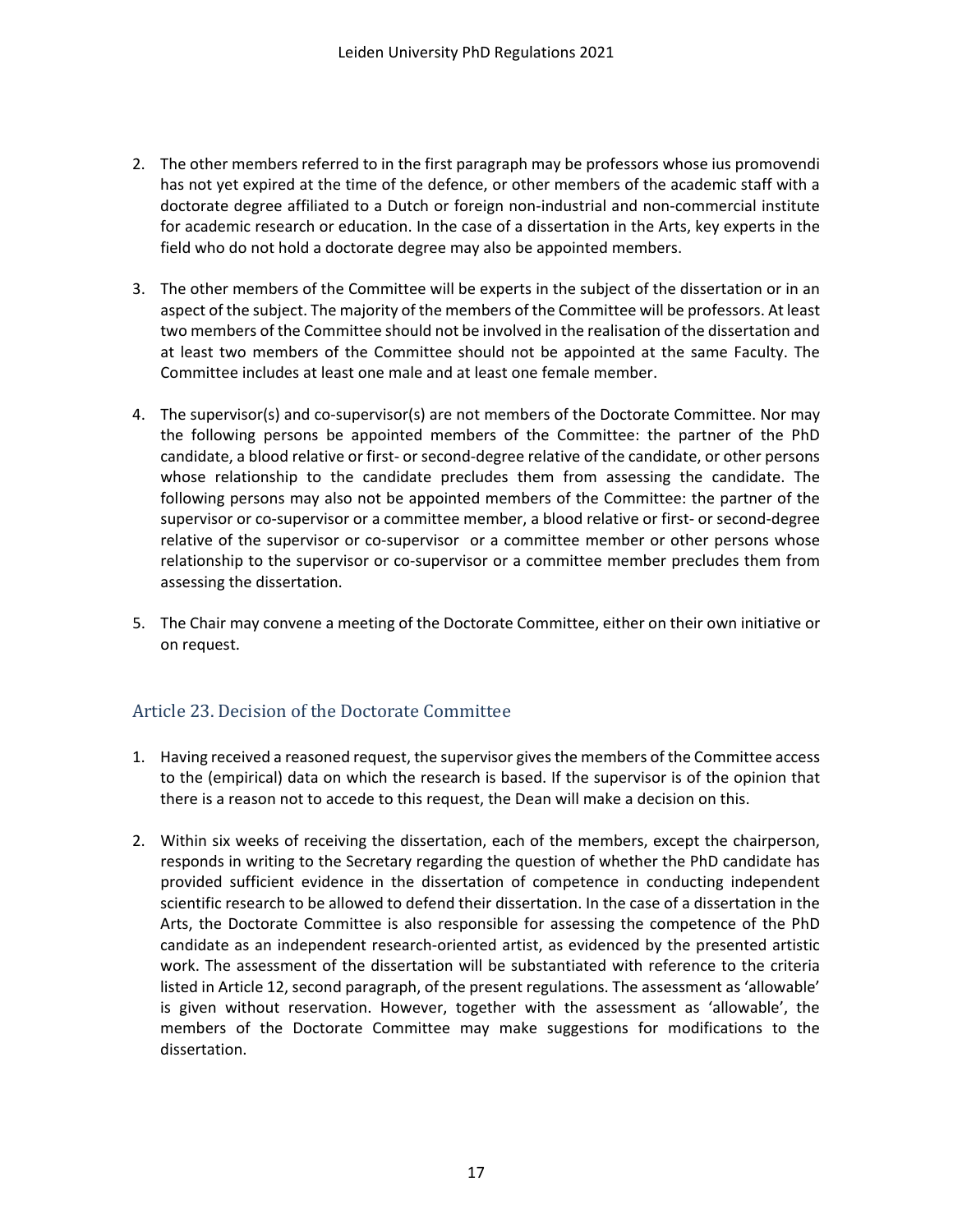- 3. The Secretary collects the assessments and suggestions of each of the other members of the Committee and forwards them, once each member has given their assessment, to the Chair and the other members of the Committee and the supervisor(s) and co-supervisor(s).
- 4. Within a week of receiving these assessments and suggestions, a member may, through the intermediary of the Secretary, request the Chair to call a meeting of the Doctorate Committee. The Chair may also decide to call a meeting on their own initiative. If a meeting has been requested, the Chair will convene a meeting as soon as possible, and preside over this meeting. The supervisor(s) and co- supervisor(s) do not attend this meeting, and do not maintain any direct contact with the members of the Committee.
- 5. If no such meeting takes place, the Secretary informs the supervisor in writing of the individual assessments and suggestions.
- 6. The supervisor may advise the PhD candidate on whether to adopt the suggestions of the Committee members. Following a consultation with the PhD candidate, the supervisor informs the Chair and the other members of the Committee, through the intermediary of the Secretary, of the extent to which the suggestions in question will be adopted. If the dissertation is substantially revised, the revised version is then submitted to the Committee. In that case, the Chair establishes an appropriate time limit for the assessment of the revised version.
- 7. The decision of the Committee to allow the candidate to defend their dissertation is reached by a majority of votes. If a Committee member has serious objections, they can ask the Dean to discharge them from the Committee. If there is more than one vote against, a meeting of the Committee will be called. In the case of a tie, the candidate is deemed to have been refused for the defence of their dissertation.
- 8. In consultation with the supervisor, the Secretary informs the Dean, in accordance with the procedure established by the Doctorate Board (in Converis), immediately and in writing of the decision of the Committee referred to in the seventh paragraph to allow or refuse to allow the candidate to defend their dissertation. Copies are sent to the supervisor. In the case of a refusal, the reasons for this decision are stated.
- 9. If the majority of the Committee consider that the manuscript cannot be defended, the supervisor, in consultation with the PhD candidate, has three months in which to make a modification proposal. If the majority of the Committee do not agree with the modification proposal, the Dean can decide to dissolve the Committee. If the modification proposal is accepted by the majority of the Committee, a revised manuscript will again be submitted to the Committee within a year.
- 10. If at any point in the assessment of the dissertation by the Doctorate Committee it becomes apparent that the dissertation exhibits signs of plagiarism or any other form of academic fraud, this must be notified immediately to the Dean. The Doctorate Board may decide, at the request of the Dean, to halt the procedure. In this context, the Doctorate Board may seek the advice, through the intermediary of the Executive Board, of the Academic Integrity Committee.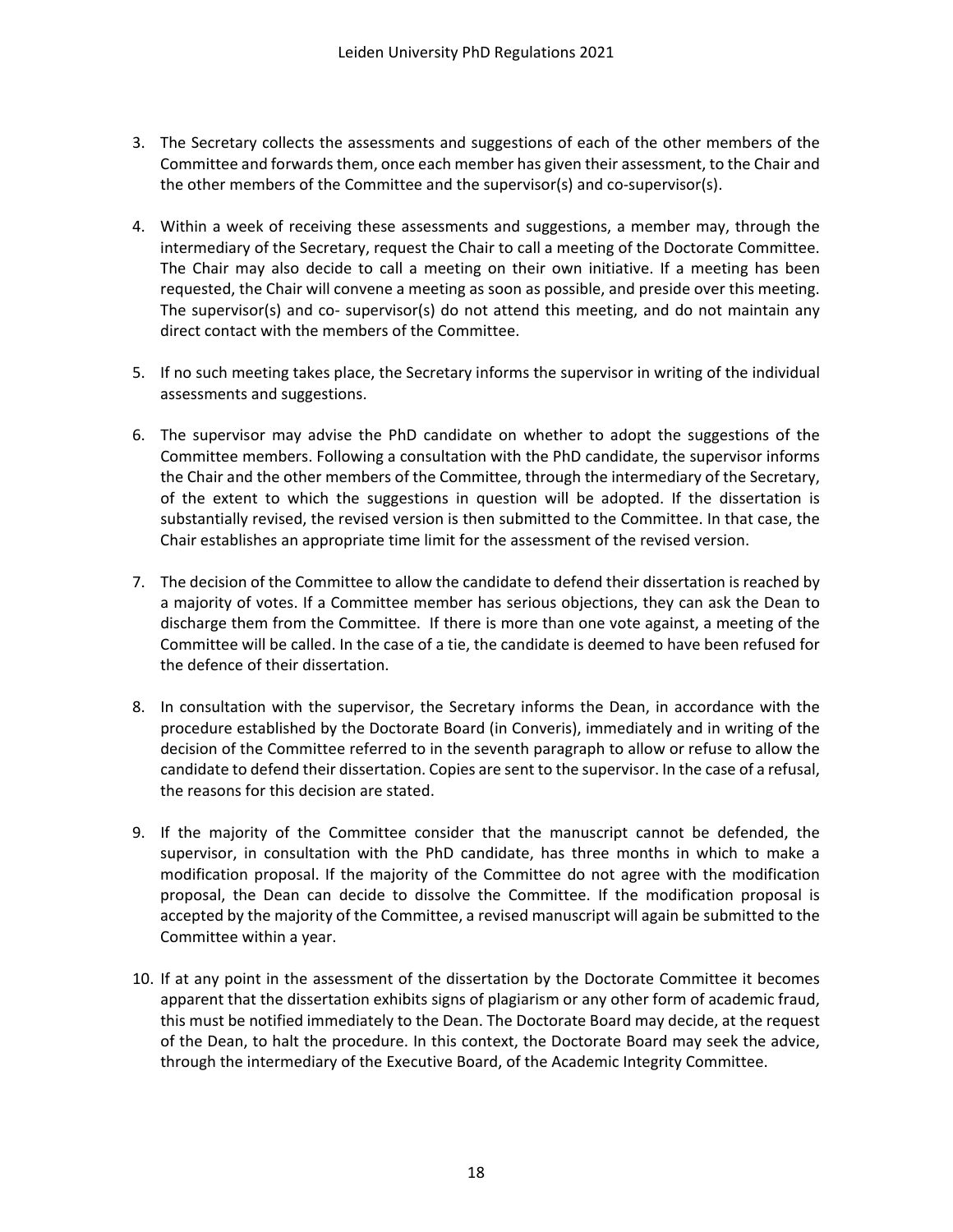# <span id="page-18-0"></span>Chapter 6. The defence

### <span id="page-18-1"></span>Article 24. Decision regarding approval for public defence

- 1. As soon as possible after receipt of a copy of the Doctorate Committee's decision that the candidate may be allowed to defend their dissertation, the Dean determines on behalf of the Doctorate Board whether the candidate is allowed to defend their dissertation, in conformity with the requirements of Article 3. The Dean communicates their findings immediately to the PhD candidate, the supervisor, the beadle and the Doctorate Board, in accordance with the procedure established by the Doctorate Board (Appendix C).
- 2. In the case of a dissertation in the Arts, the Dean determines on behalf of the Doctorate Board whether, in accordance with Article 3, the PhD candidate can provisionally be allowed to defend their dissertation on the basis of the assessment by the supervisor as referred to in Article 12. The Dean communicates the findings immediately to the PhD candidate, the supervisor, the beadle and the Doctorate Board, in accordance with the procedure established by the Doctorate Board. If the Doctorate Committee later decides that that candidate is not allowed to defend their dissertation, the provisional decision to grant the candidate a defence will be reversed.
- 3. The PhD candidate applies to the beadle for the defence of their dissertation, in accordance with the procedure established by the Doctorate Board (Appendix F in Converis).

### <span id="page-18-2"></span>Article 25. Date and time of the defence

- 1. The date and time of the defence are determined by the Rector Magnificus or on their behalf by the beadle, following consultation with the supervisor, the PhD candidate and the Dean. This date and time will not be determined until it has been decided, under Article 24, first paragraph, that the PhD candidate is indeed allowed to defend their dissertation. The preferences of the candidate with regard to the date are taken into account as far as possible.
- 2. If a dissertation is written jointly, each of the authors defends the dissertation separately, if possible on the same day at consecutive times.
- 3. In consultation with the Rector Magnificus, the beadle is responsible for informing the Leiden University community of the forthcoming defence.

### <span id="page-18-3"></span>Article 26. Examining Committee

1. The defence takes place in the presence of the Examining Committee, unless the Doctorate Board has decided that it is to take place in the presence of the Doctorate Board itself. In that case, the following provisions of this chapter, as well as those of Chapter 7, apply accordingly as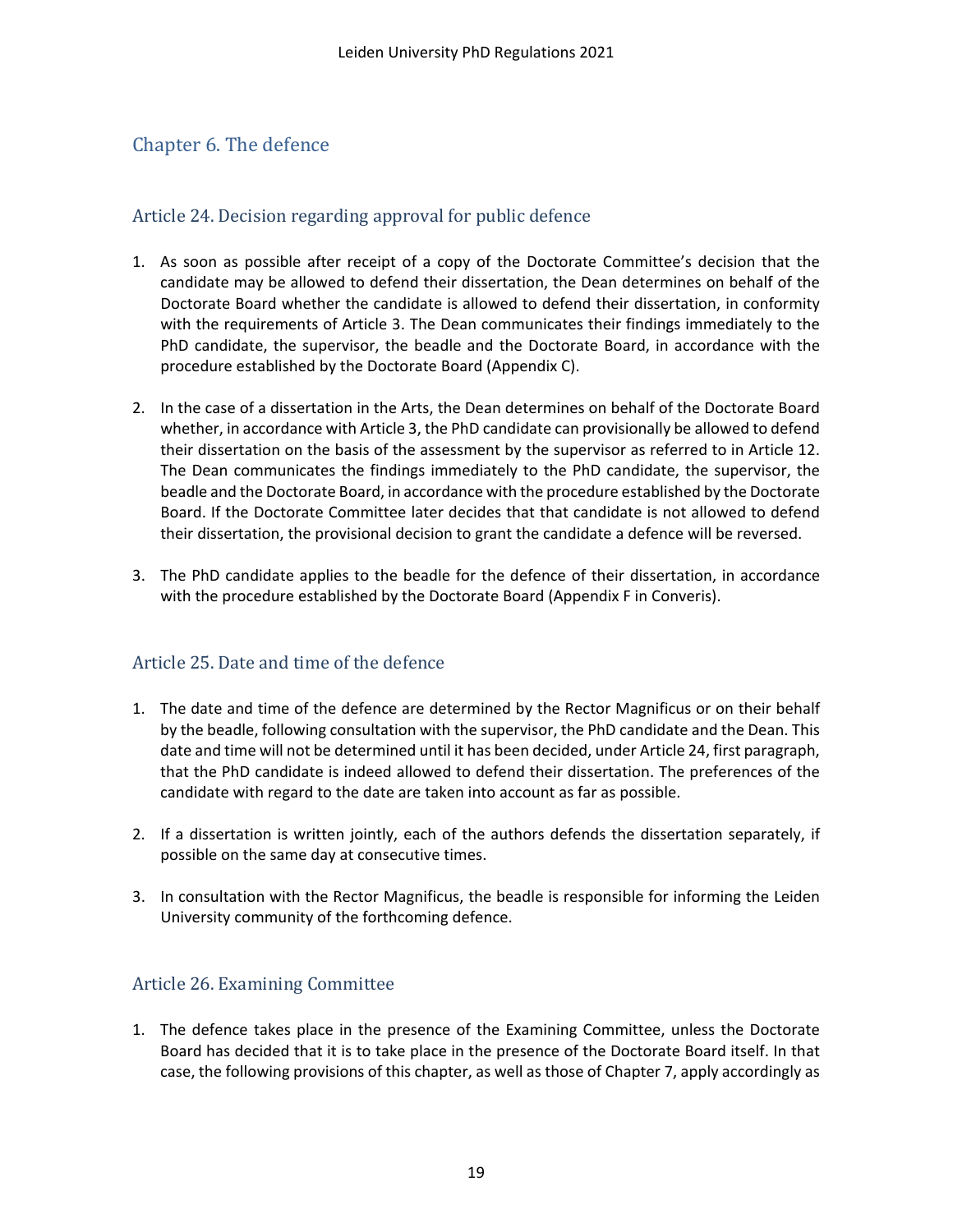far as possible.

- 2. The Rector Magnificus is both Chair and member of the Examining Committee and may appoint as a substitute a former Rector, a Dean or former Dean of one of the faculties, or any other professor appointed by the Doctorate Board, provided this person has ius promovendi.
- 3. The Dean is both Secretary and member of the Committee and may appoint as a substitute another professor from the Faculty.
- 4. Apart from the Chair, the Examining Committee consists of at least four members. It comprises, in addition to the Chair, the members of the Doctorate Committee present at the defence, and also professors or experts holding a doctorate degree, or in the case of a dissertation in the Arts, key experts who do not hold a doctorate degree. The majority of the members of the Committee should be professors. In addition, the majority of the Committee members should be appointed at Leiden University. The Committee includes at least one male and at least one female member.
- 5. The supervisor(s) and co-supervisor(s) are not members of the Examining Committee. Nor may the following persons be appointed members of the Examining Committee: the partner of the PhD candidate, a blood relative or first- or second-degree relative of the candidate, or other persons whose relationship to the candidate precludes them from assessing the candidate. The following persons may also not be appointed members of the Committee: the partner of the supervisor or co-supervisor or a committee member, a blood relative or first- or second-degree relative of the supervisor or co-supervisor or a committee member or other persons whose relationship to the supervisor or co-supervisor or a committee member precludes them from assessing the dissertation.
- 6. On behalf of the Doctorate Board, the Dean determines the composition of the Examining Committee, on the basis of the proposal submitted by the supervisor (in Converis), and subject to the requirements set out above, and communicates this in writing to the PhD candidate, the supervisor and the beadle.

### <span id="page-19-0"></span>Article 27. Opposition and defence

- 1. Before the start of the defence, the Chair determines the sequence and length of time of the objections, on the recommendation of the supervisor.
- 2. The supervisor is responsible for ensuring that a sufficient number of members of the Examining Committee have indicated their willingness to voice objections. All members of the Examining Committee have the right to voice objections. The supervisor also has the right to voice objections and is given the opportunity to do so at the start or at the conclusion of the defence, according to their preference.
- 3. Persons who are not members of the Examining Committee may also voice objections, through the intermediary of the supervisor and with the approval of the Rector Magnificus. In order to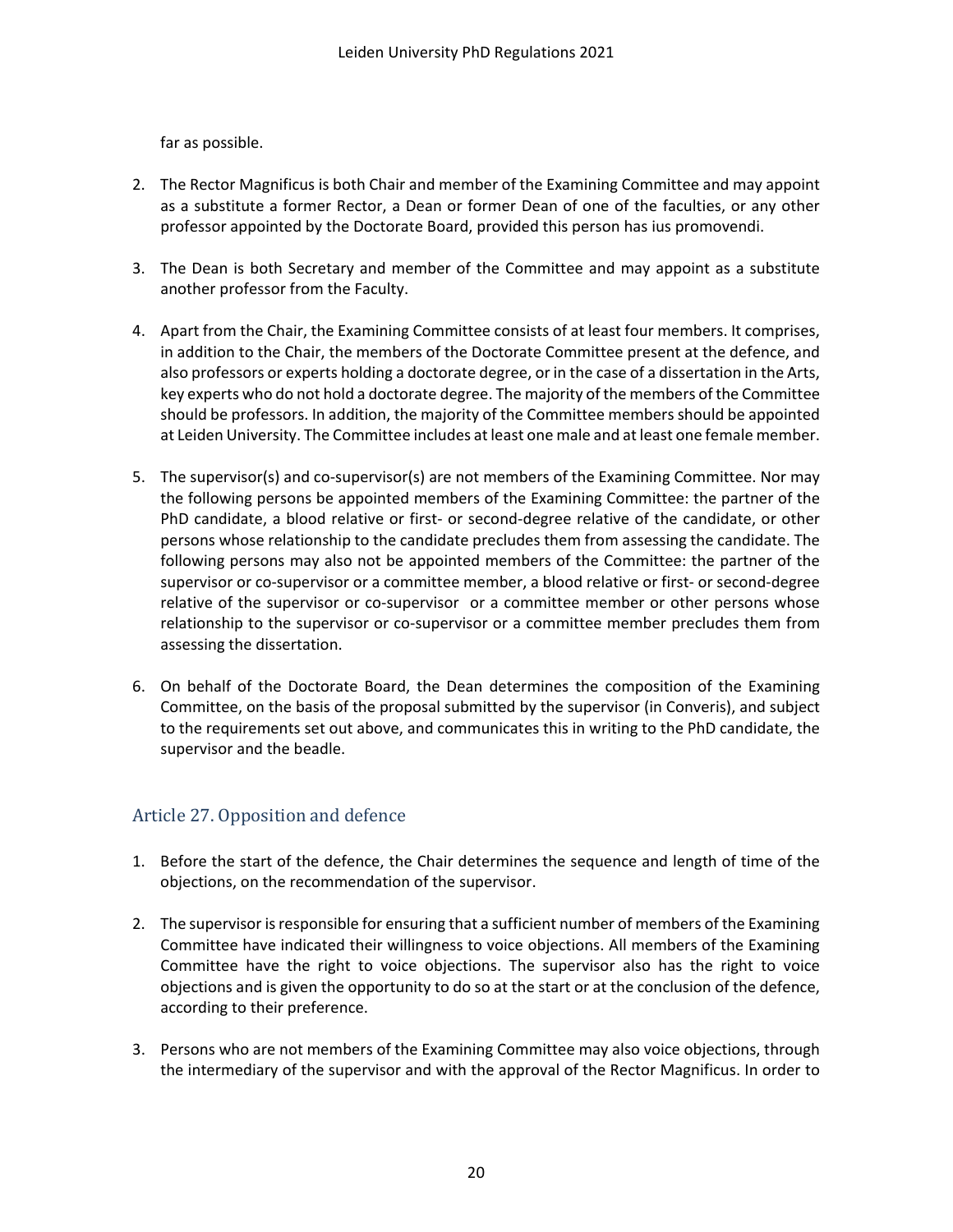qualify for this, the person in question must hold a doctorate degree and be an expert in the subject of the dissertation. In exceptional cases, with the permission of the Doctorate Board, persons who do not hold a doctorate degree but who do have key expertise in the subject area of the dissertation may also be allowed to raise objections. A request to this effect should be submitted to the Doctorate Board no later than four weeks before the defence.

- 4. After the opening words, the Chair invites the opponents to voice their objections, as far as possible in the designated order.
- 5. Both the raising of objections and the defence take place ex tempore, preferably in Dutch and/or in English, and with the possible support of written notes and/or quotations. If another language will be used, this fact is communicated to the Dean, who in turn immediately notifies the Doctorate Board. The Doctorate Board then ensures that a sufficient number of the Committee members present for the defence have a command of the language in question.
- 6. The Chair ensures that the opposition does not take up a disproportionate share of the time allotted for the discussion.
- 7. The defence concludes one academic hour (i.e. 45 minutes) after it has started, unless the Chair decides otherwise. The end of the defence is announced by the beadle with the words 'Hora est'.
- 8. In the case of a dissertation in the Arts, the supervisor ensures that prior to the public defence the Examining Committee has viewed the candidate's artistic work, as referred to in Article 15, in the presence of the candidate. In the course of this viewing, the supervisor ensures that there is an opportunity for a discussion to take place between the Examining Committee and the candidate.

### <span id="page-20-0"></span>Article 28. Decision on awarding the doctorate

- 1. The Examining Committee withdraws to consider the defence in a closed meeting, together with the supervisor(s) and co-supervisor(s).
- 2. The Chair invites the supervisor to report on the academic performance of the PhD candidate, in order to make an assessment of the dissertation and its defence and to make a proposal regarding the awarding of the doctorate. In the case of a dissertation in the Arts, the supervisor also makes an assessment of the candidate's artistic work. If so wished, the members of the Examining Committee may also make a contribution.
- 3. The Examining Committee, on behalf of the Doctorate Board, decides on the award of the doctorate, taking into account the decision of the Doctorate Committee and the candidate's defence of the dissertation. If necessary, this decision is taken by means of a vote among the members of the Examining Committee. The supervisor(s) and co- supervisor(s) are not able to vote. If such a vote takes place, the Secretary records the conduct thereof. In the event of a tie,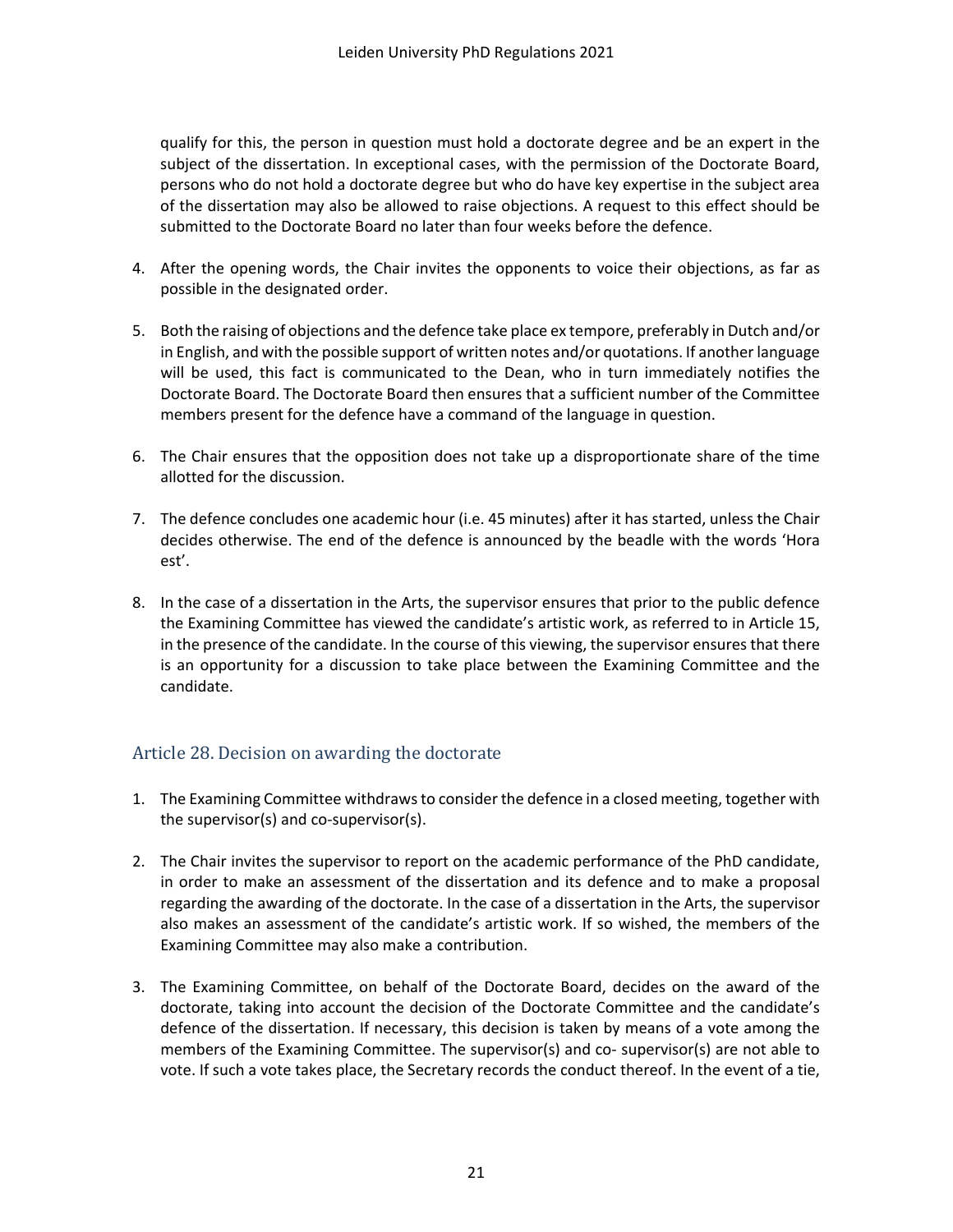the decision whether to award the doctorate rests with the Doctorate Board.

4. If the doctorate is awarded, the certificate, drawn up in Latin, is signed, together with its English translation, by the Chair and the Secretary of the Committee, as well as by the supervisor(s) and co-supervisor(s), in the presence of the Examining Committee. The name of the candidate is in accordance with the information recorded in the Municipal Personal Records Database (GBA) or comparable sources. The addition of the predicate referred to in Article 31 shall be specified on the diploma.

### <span id="page-21-0"></span>Article 29. Reopening of the meeting and awarding of the doctorate

- 1. After the adjournment, the Examining Committee returns and the Chair reopens the meeting.
- 2. The Chair announces the results of the deliberation. If the doctorate to be awarded merits the predicate 'cum laude' (with distinction), the Chair makes an announcement to this effect.
- 3. If the Committee has decided to grant the doctorate, the Chair then requests the supervisor to award the candidate their new honours, and the supervisor carries out this task. If there is more than one appointed supervisor, this task is carried out by a supervisor appointed at the Faculty.
- 4. As proof of the conferral of the doctorate, the newly appointed Doctor is presented with the diploma referred to in Article 28, fourth paragraph.
- 5. The supervisor or, with the approval of the Chair of the Committee, another member of the Committee, addresses the graduate as Doctor, and reminds them of the responsibilities to science and society inherent in their newly acquired title. The supervisor then gives an assessment of the dissertation and, if so wished, the academic qualities of the graduate and may add a personal message of a few words.
- 6. Finally, the Chair congratulates the PhD graduate on behalf of the University community and concludes the ceremony.
- 7. If the decision is made not to award the doctorate, or if the votes are tied, the Chair informs the candidate accordingly and indicates that the Doctorate Board will take the final decision regarding the award of the doctorate.

### <span id="page-21-1"></span>Article 30. Withdrawal of the doctorate due to academic fraud

1. If at any point after the award of the doctorate, it becomes apparent that the dissertation exhibits signs of plagiarism or another form of academic fraud, the Doctorate Board may, on behalf of the Dean, decide to withdraw the doctorate. In this context, the Doctorate Board may seek the advice, through the intermediary of the Executive Board, of the Academic Integrity Committee.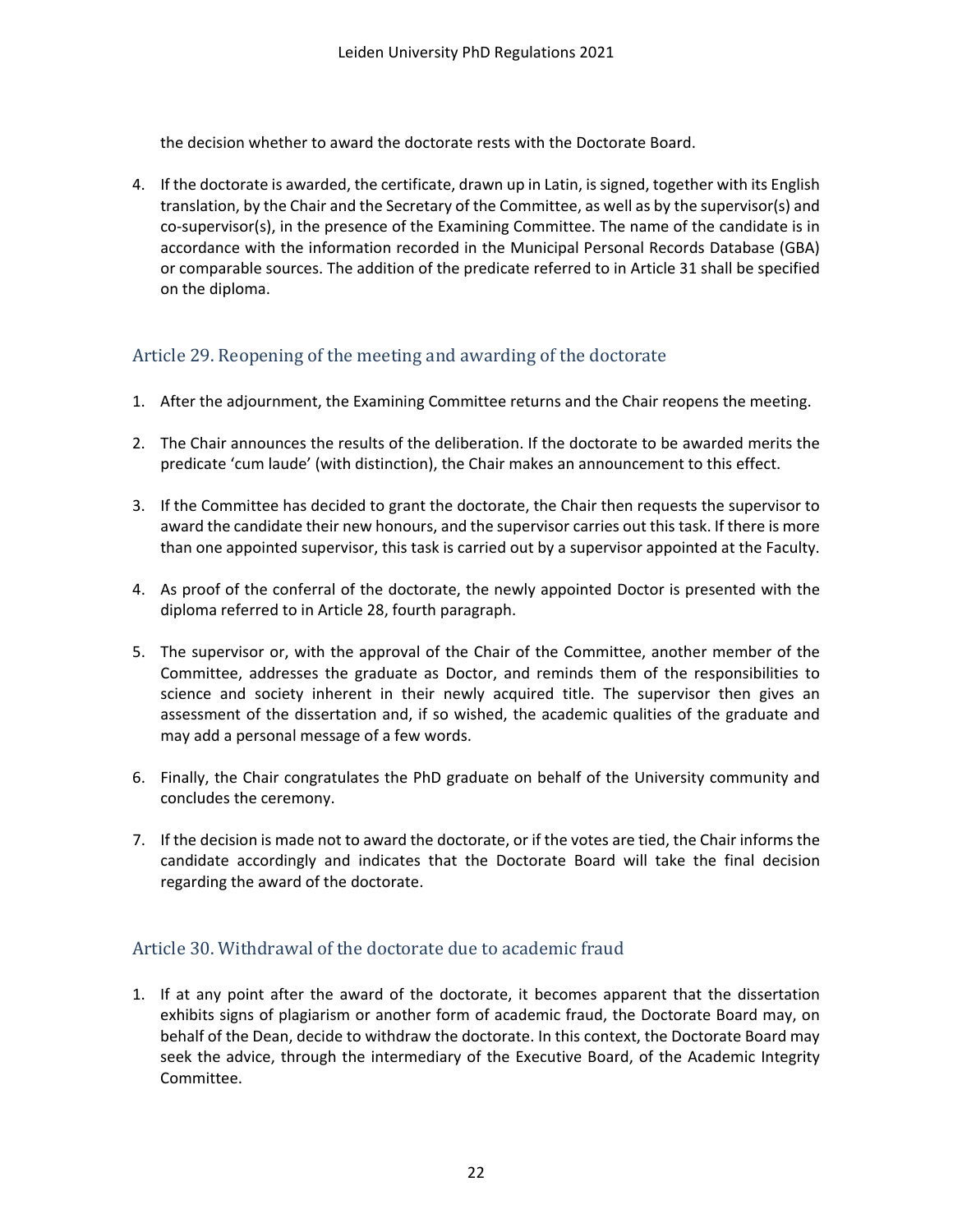# <span id="page-22-0"></span>Chapter 7. The award of a doctorate 'cum laude'

### <span id="page-22-1"></span>Article 31. The award of a doctorate 'cum laude'

- 1. If the PhD candidate has demonstrated exceptional abilities in their dissertation, the doctorate can be awarded the predicate of 'cum laude' (with distinction). As a rule, this predicate is only awarded if the dissertation can be considered, in view of the criteria listed in Article 12, second paragraph, of these regulations, to be among the top 5% of the dissertations in the relevant field of study. The procedure for awarding this predicate must be initiated at least ten weeks before the date of the defence of the dissertation (Appendix D).
- 2. The award of a doctorate with the 'cum laude' predicate is based on the proposal of the supervisor or of one of the members of the Doctorate Committee, in which case the proposal requires the approval of the supervisor. The Doctorate Committee discusses the proposal. The decision to award the predicate 'cum laude' can only be taken unanimously. Each of the members informs the Dean, through the intermediary of the Secretary, of their individual, reasoned assessment of the proposal. The Dean informs the supervisor of the results of the deliberation.
- 3. Following a positive decision by the Doctorate Committee, the Dean, in consultation with, where appropriate, the Academic Director of the relevant Institute, asks two independent, internationally renowned experts in the field to assess the dissertation. The 'cum laude' predicate will only be awarded if both of these referees are of the opinion that the dissertation is among the very best dissertations in the relevant field of research.
- 4. If the expert's decision is positive, the Dean seeks the advice, in confidence, of the faculty professors. If this consultation results in serious objections, the Dean acts accordingly.
- 5. If all the conditions have been met, the Dean informs the supervisor, the Secretary of the Doctorate Committee and the beadle, no later than three weeks before the defence date, that they propose that the Examining Committee awards the 'cum laude' predicate. The Secretary of the Doctorate Committee then informs the members of the Examining Committee of this proposal.
- 6. The decision regarding the proposal to award a doctorate with the 'cum laude' predicate is made during the closed part of the defence ceremony, as referred to in Article 28. The Chair ascertains that the regulations have been complied with. The decision is preferably taken unanimously, but in any event with a majority of votes. In the case of a tie, no 'cum laude' predicate is awarded. The Secretary records the conduct of the vote.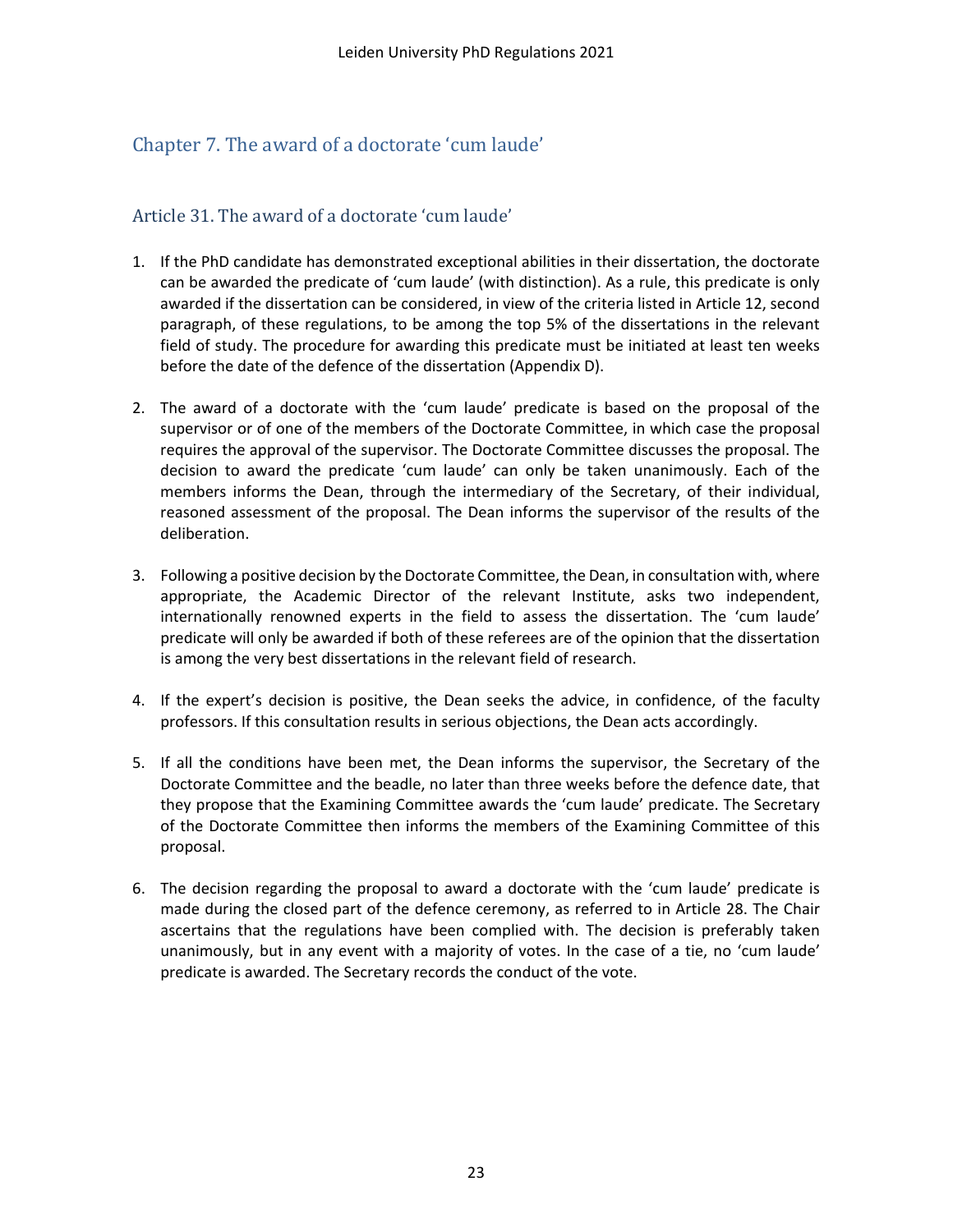# <span id="page-23-0"></span>Chapter 8. The honorary doctorate

### <span id="page-23-1"></span>Article 32. The honorary doctorate

- 1. The Doctorate Board is entitled to confer an honorary doctorate on Dutch or foreign persons in recognition of outstanding services, at the proposal of a Faculty Board and having consulted the Executive Board.
- 2. The conferral of the honorary doctorate is made with due regard to the following stipulations. Articles 2 to 4, 6 to 31, 38 and 39 are not applicable.

### <span id="page-23-2"></span>Article 33. Grounds for conferring the honorary doctorate

- 1. The honorary doctorate can be conferred:
	- a. On persons who have conducted research that has been demonstrated to be of exceptional significance for the University or for science in general;
	- b. On persons who have carried out activities in the academic, cultural or social sphere that have advanced academic teaching and research in an exceptional manner;
	- c. In highly exceptional cases and only at the proposal of the Rector Magnificus, on persons who through their work have made an exceptional contribution to upholding the motto of the University: 'Praesidium Libertatis'.

### <span id="page-23-3"></span>Article 34. Proposal by the Faculty Board

- 1. The Board of the most relevant faculty, having consulted the faculty Research Committee, can then decide to propose the conferral of an honorary doctorate to the Doctorate Board. This decision is based on a well-reasoned proposal addressed to the Faculty Board that contains information regarding the demonstrable academic relationship between the submitter(s) of the proposal and the proposed candidate, and if possible a suggestion for the appointment of a supervisor.
- 2. This proposal is addressed confidentially and in writing to the Rector Magnificus in their capacity as Chair of the Doctorate Board and includes a reasoned argument indicating why the University should confer this honorary doctorate, as well as the proposal referred to in the first paragraph.

### <span id="page-23-4"></span>Article 35. Consideration by the Executive Board

1. If the Doctorate Board intends to adopt the proposal, the Board submits the proposal to the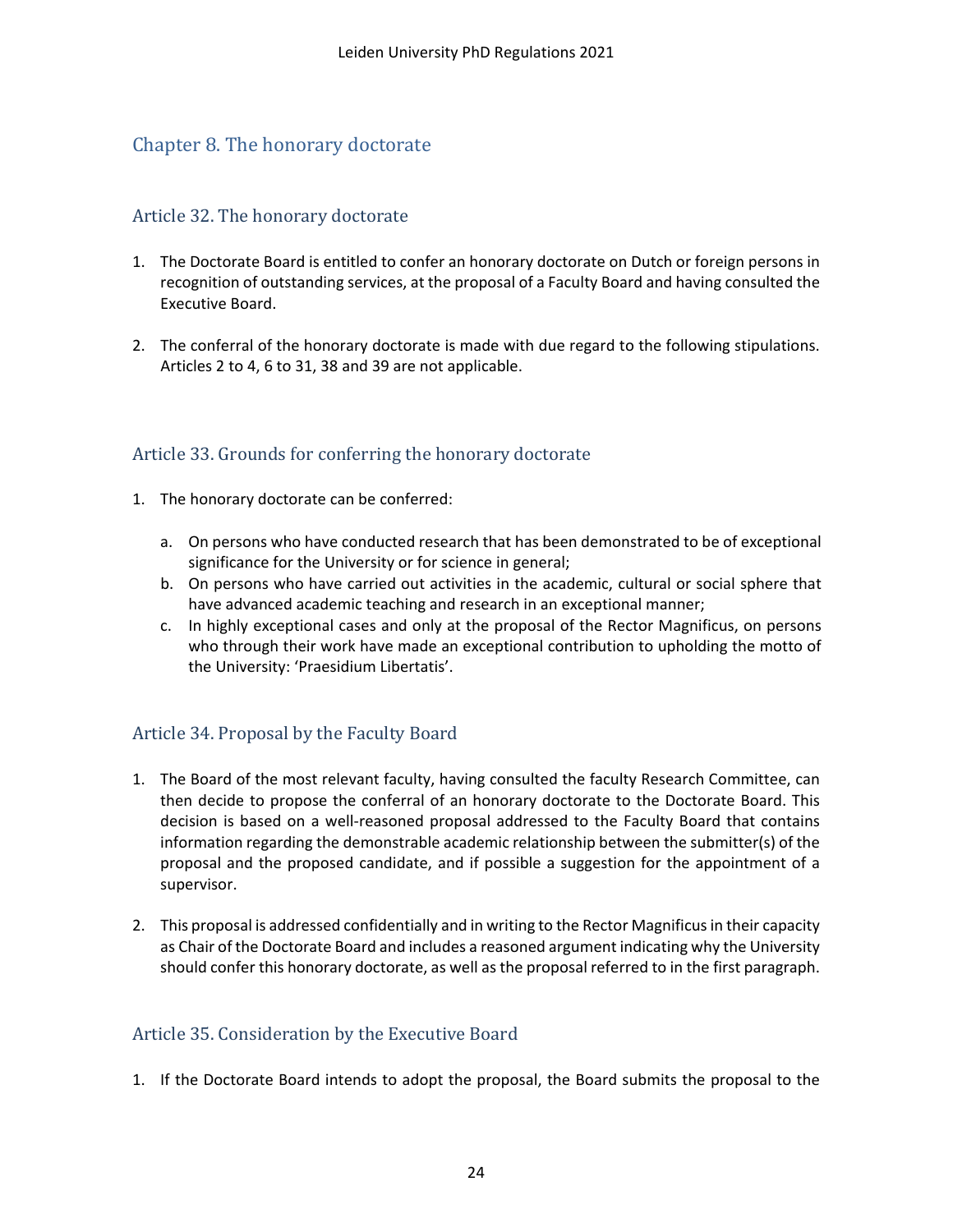Executive Board for consideration.

2. Having received the response from the Executive Board, the Doctorate Board takes a decision regarding the conferral of the honorary doctorate.

### <span id="page-24-0"></span>Article 36. Decision to confer the honorary doctorate

- 1. If the Doctorate Board resolves to confer the honorary doctorate, the Board also appoints one of the University's professors as supervisor.
- 2. The decision is communicated confidentially to the candidate, the supervisor and the Board of the relevant faculty.
- 3. The decision is not made public until the candidate has confirmed their intention to accept the honorary doctorate.

## <span id="page-24-1"></span>Article 37. Conferral of the honorary doctorate

- 1. The conferral of the honorary doctorate takes place in the course of a public PhD ceremony. The Rector Magnificus issues invitations to the ceremony on behalf of the Doctorate Board.
- 2. The Rector Magnificus introduces the award ceremony and asks the supervisor to confer the award on the candidate, which task the supervisor proceeds to do with an address expressing praise and esteem.
- 3. The honorary doctor is then invited to speak. If more than one honorary doctorate is conferred during a ceremony, the Rector Magnificus may agree that one honorary doctor speaks on behalf of all the honorary doctors.
- 4. As evidence of the newly conferred honour, the honorary doctor receives a gown and a certificate in Latin, signed by the Rector Magnificus and the Dean of the relevant faculty, and by the supervisor.
- <span id="page-24-2"></span>5. The Rector Magnificus then brings the ceremony to a close.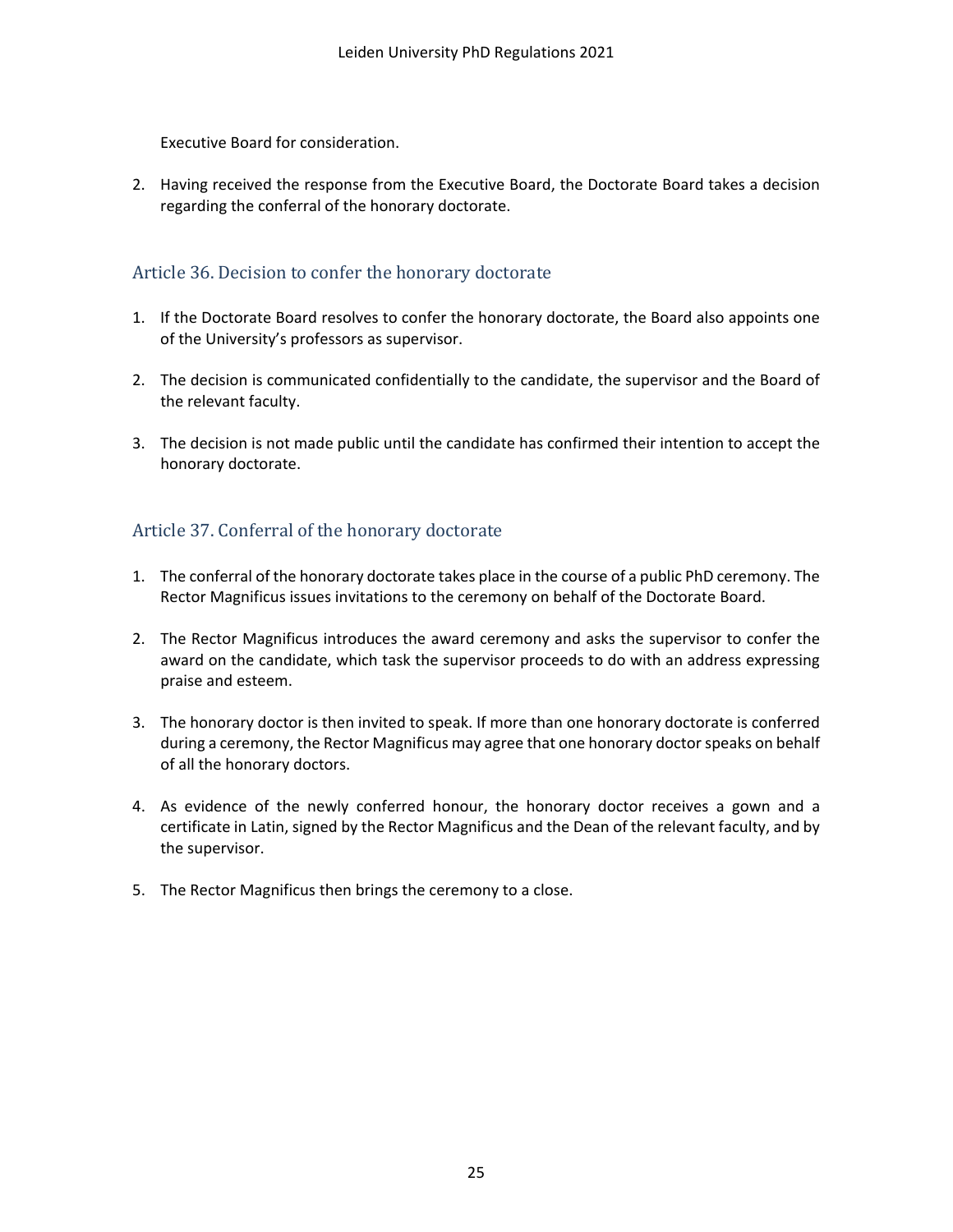# Chapter 9. Disputes procedure

#### <span id="page-25-0"></span>Article 38. Mediation by the Dean

- 1. At the request of either party, the Dean provides mediation:
	- if a dispute arises during the preparation of the dissertation between the supervisor and the co-supervisor, the supervisor and the PhD candidate or the co-supervisor and the PhD candidate;
	- b. if a dispute arises concerning the approval of the manuscript between two supervisors, the supervisor and the co-supervisor, the supervisor and the PhD candidate or the cosupervisor and the PhD candidate;
	- c. if the Doctorate Committee cannot decide on whether to allow the defence of the manuscript.
- 2. If the Dean is a member of the Doctorate Committee, the Doctorate Board will appoint a professor as the mediator.
- 3. The mediator in any event hears each of the parties involved in the dispute, with the aim of reaching an amicable solution. The mediator writes up their findings and reasoned conclusions in a report, and discusses this with the parties. The report and the written summary of that discussion are sent to the parties and the Doctorate Board.
- 4. If the provided mediation does not result in agreement within four weeks, one or both of the parties can contact the Doctorate Board in writing within the period stated in the second paragraph of Article 39.
- 5. In the case of a dispute in which the PhD candidate is involved, the PhD candidate is informed that the University has a confidential counsellor, whose assistance can be requested.

### <span id="page-25-1"></span>Article 39. Objection and appeal to the Doctorate Board

- 1. If a dispute arises with respect to a decision pursuant to these regulations that was taken by or on behalf of the Doctorate Board, the party concerned can submit a letter of objection to the Doctorate Board. The letter of objection must be submitted within six weeks after the decision was notified to the party concerned.
- 2. If the dispute relates to a decision pursuant to these regulations that was not taken by or on behalf of the Doctorate Board, the party concerned can submit a letter of appeal to the Doctorate Board within six weeks after mediation by the Dean, as described in Article 37.
- 3. Within four weeks after receiving the letters referred to in the first and second paragraphs, the Doctorate Board will appoint an advisory committee, which will advise it in the matter of the submitted dispute. The committee will consist of three professors who were not involved in the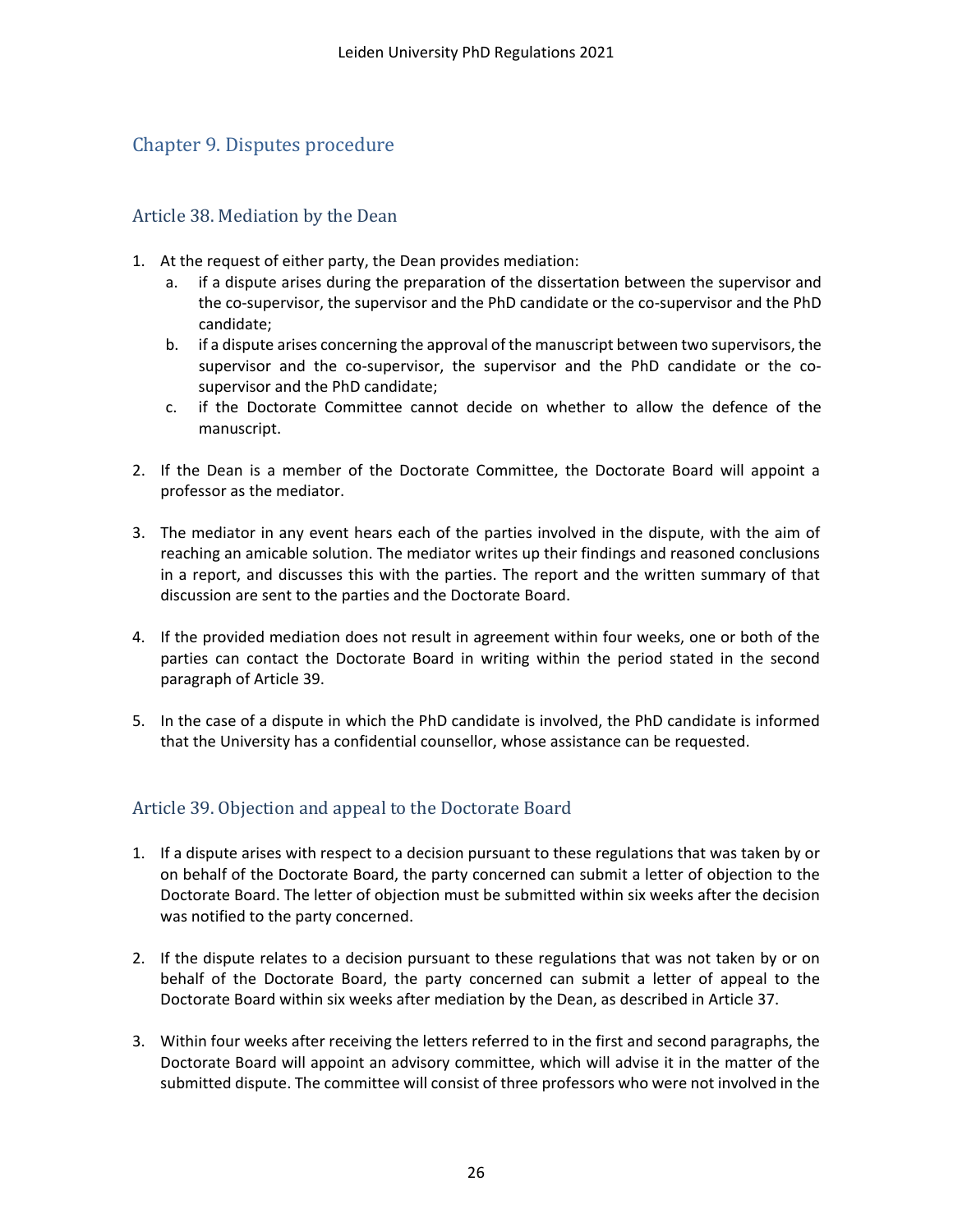preparation of the dissertation.

- 4. The committee referred to in the third paragraph in any event hears all the parties concerned and is authorised to consult experts. It produces a written report of this.
- 5. Within eight weeks after its appointment, the committee referred to in the third paragraph issues advice to the Doctorate Board in the form of a reasoned draft decision, appending the report referred to in the fourth paragraph.
- 6. The Doctorate Board decides on the dispute within four weeks after receiving the advice referred to in the fifth paragraph. The decision of the Doctorate Board is communicated immediately in writing to all the parties concerned. If the decision differs from the advice referred to in the fifth paragraph, that advice will be provided to the parties concerned and to the committee referred to in the third paragraph, with statement of the reasons for differing from that advice.

# <span id="page-26-0"></span>Chapter 10. Transitional and final provisions

### <span id="page-26-1"></span>Article 40. Interpretation

1. In the event of a difference of opinion as to the interpretation of one or more articles in these regulations and in cases for which these regulations do not provide, the Doctorate Board will decide.

### <span id="page-26-2"></span>Article 41. Official title

1. These regulations may be cited as the "Leiden University PhD Regulations 2021".

#### <span id="page-26-3"></span>Article 42. Effective date

1. These regulations enter into effect on 8 February 2021

#### <span id="page-26-4"></span>Article 43. Withdrawal of previous regulations

- 1. The Leiden University PhD Regulations 2018 will be withdrawn.
- 2. As of 8 February 2021, the 2021 PhD Regulations of Leiden University will apply to all doctorates for which the manuscript has not yet been approved by the supervisor at that time.